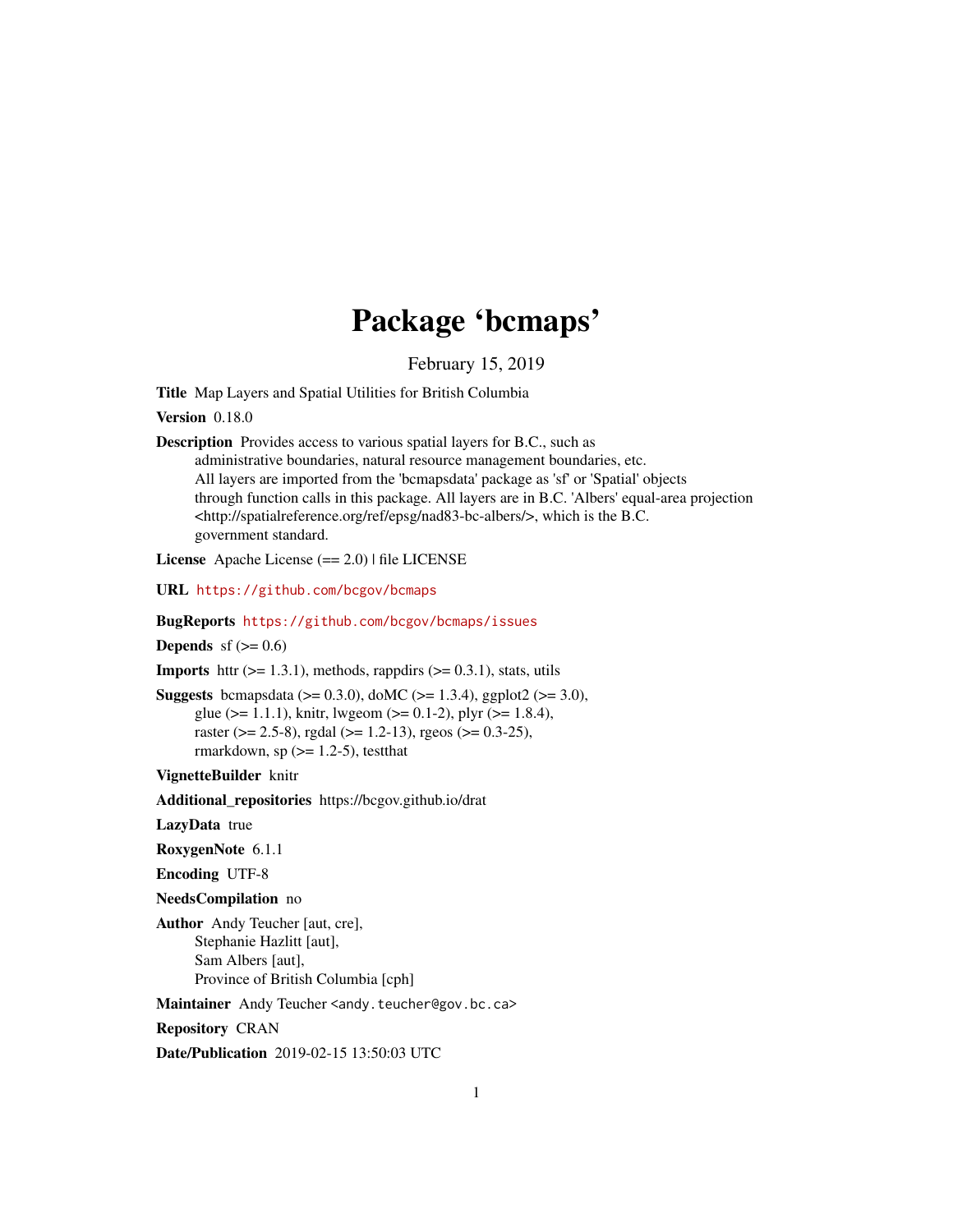# R topics documented:

| 3              |
|----------------|
| $\overline{3}$ |
| $\overline{4}$ |
| 4<br>bcmaps    |
| 5              |
| 5              |
| 6              |
| $\overline{7}$ |
| $\overline{7}$ |
| 8              |
| 9              |
| $\overline{9}$ |
| 10             |
| 10             |
| 11             |
| 12             |
| 13             |
| 13             |
| 14             |
| 14             |
| 15             |
| 16             |
| 17             |
| 17             |
| 18             |
| 19             |
| 20             |
| 20             |
| 21             |
| 22             |
| 23             |
| 23             |
| 24             |
| 24             |
| 25             |
| 26             |
| 26             |
|                |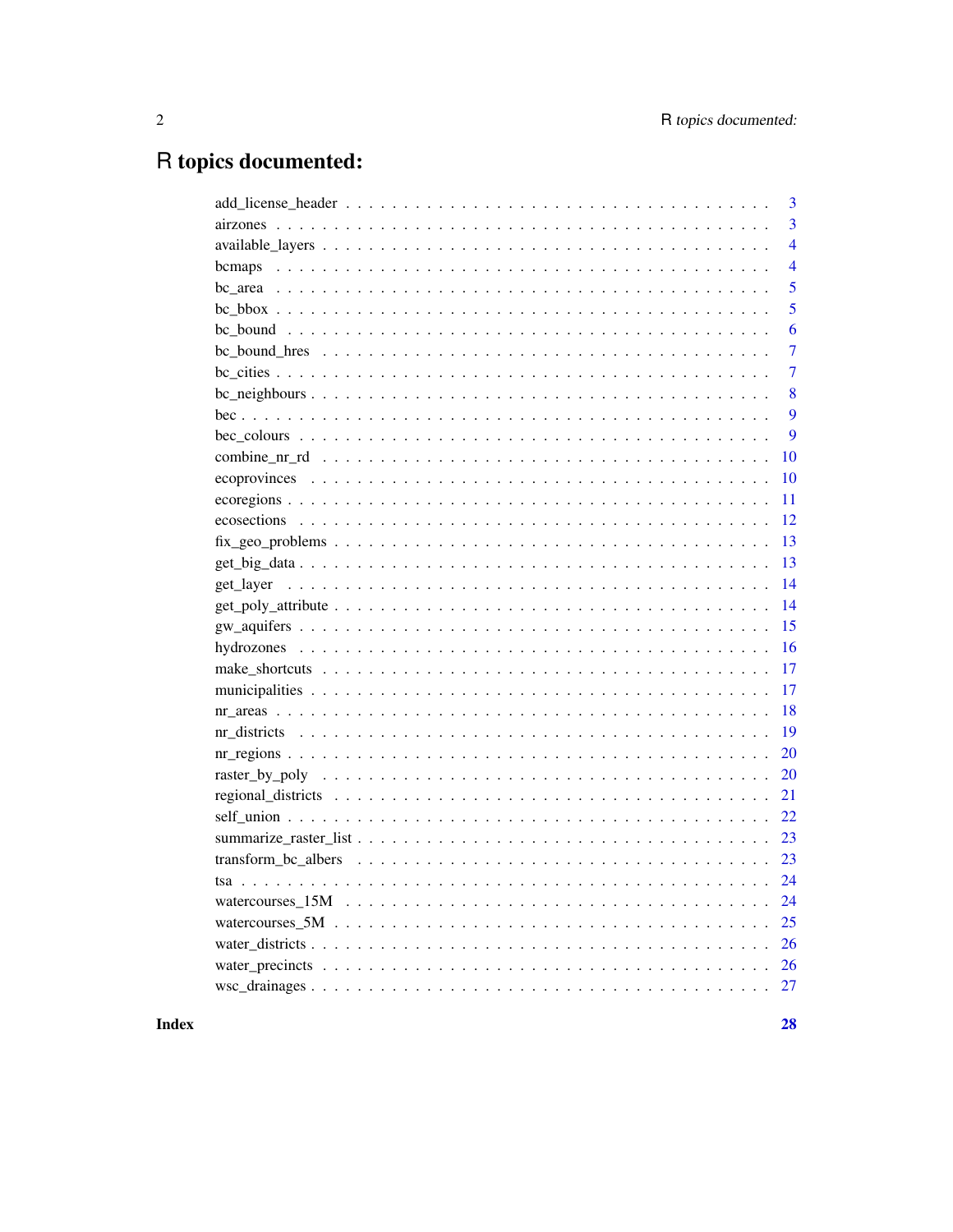<span id="page-2-0"></span>add\_license\_header *Add the boilerplate Apache header to the top of a source code file*

#### Description

Add the boilerplate Apache header to the top of a source code file

#### Usage

```
add_license_header(file, year = format(Sys.Date(), "%Y"),
 copyright_holder = "Province of British Columbia")
```
#### Arguments

| file             | Path to the file                                          |
|------------------|-----------------------------------------------------------|
| year             | The year the license should apply (Default current year)  |
| copyright_holder |                                                           |
|                  | Copyright holder (Default "Province of British Columbia") |

| British Columbia Air Zones<br>airzones |
|----------------------------------------|
|----------------------------------------|

# Description

You must have the bcmapsdata package installed to use this function.

#### Usage

airzones(class = "sf")

#### Arguments

class what class you want the object in? "sf" (default) or "sp".

# Details

Type ?bcmapsdata::airzones for details.

#### Value

The spatial layer of airzones in the desired class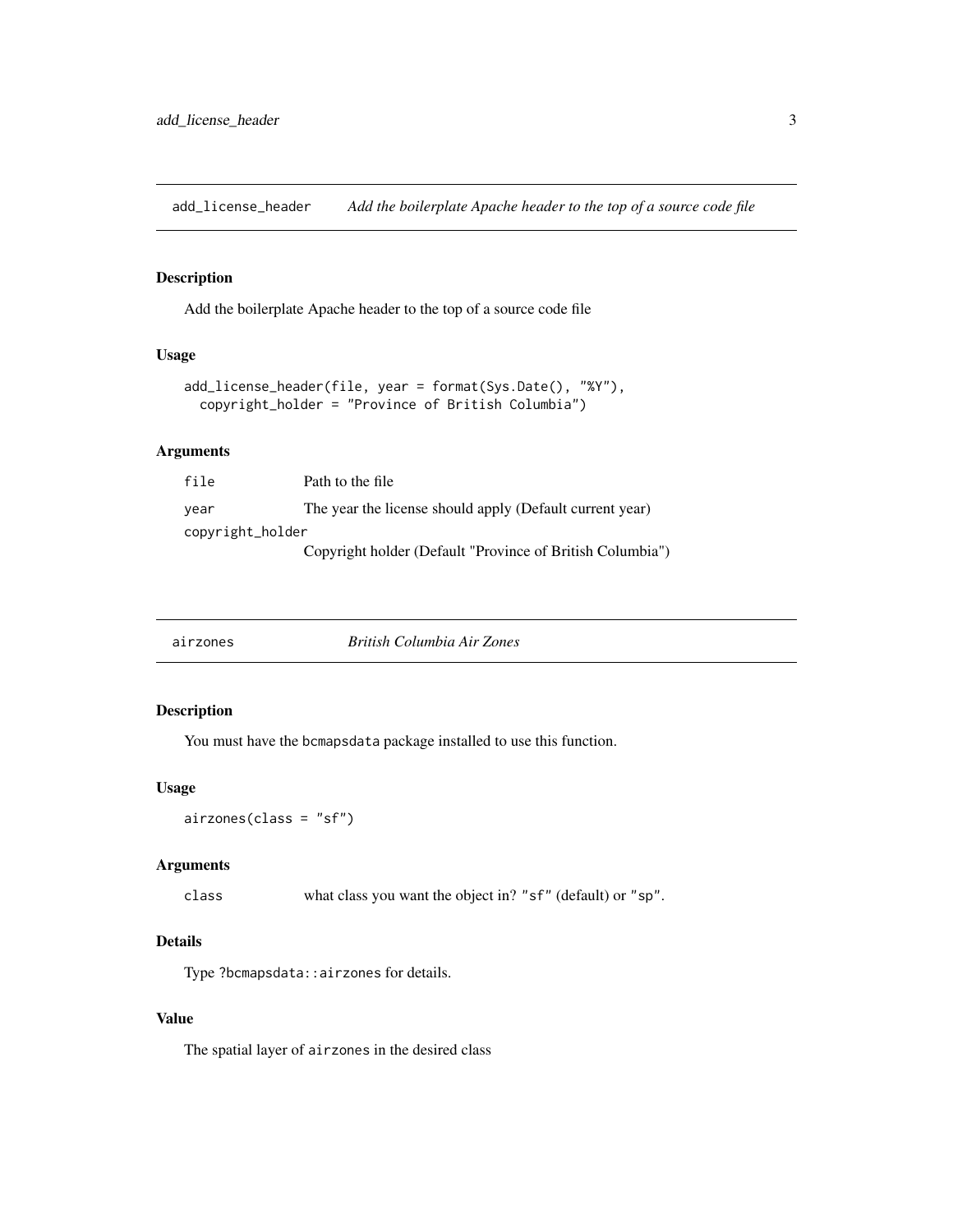#### Examples

```
## Not run:
my_layer <- airzones()
my_layer_sp <- airzones(class = 'sp')
## End(Not run)
```
available\_layers *List available data layers*

#### Description

A data.frame of all available layers in the bcmaps package. This drawn directly from the bcmapsdata package and will therefore be the most current list layers available.

#### Usage

available\_layers()

#### Value

A data.frame of layers, with titles, and a shortcut\_function column denoting whether or not a shortcut function exists that can be used to return the layer. If TRUE, the name of the shortcut function is the same as the layer\_name. A value of FALSE in this column means the layer is available via get\_data() but there is no shortcut function for it.

A value of FALSE in the local column means that the layer is not stored in the bcmapsdata package but will be downloaded from the internet and cached on your hard drive.

#### Examples

```
## Not run:
available_layers()
```
## End(Not run)

bcmaps *bcmaps: A data package providing various map layers for British Columbia*

#### Description

Various layers of B.C., including administrative boundaries, natural resource management boundaries, etc. All layers are available as both [sf](https://CRAN.R-project.org/package=sf) and [Spatial](https://CRAN.R-project.org/package=sp) objects, and are in [BC Albers](http://spatialreference.org/ref/epsg/nad83-bc-albers/) equal-area projection, which is the B.C. government standard. The layers are sourced from the British Columbia and Canadian government under open licenses, including [DataBC,](http://data.gov.bc.ca) the Government of Canada [Open](http://open.canada.ca/en/open-data) [Data Portal,](http://open.canada.ca/en/open-data) and [Statistics Canada.](http://www.statcan.gc.ca/eng/reference/licence-eng) Each layer's individual help page contains a section describing the source for the data.

<span id="page-3-0"></span>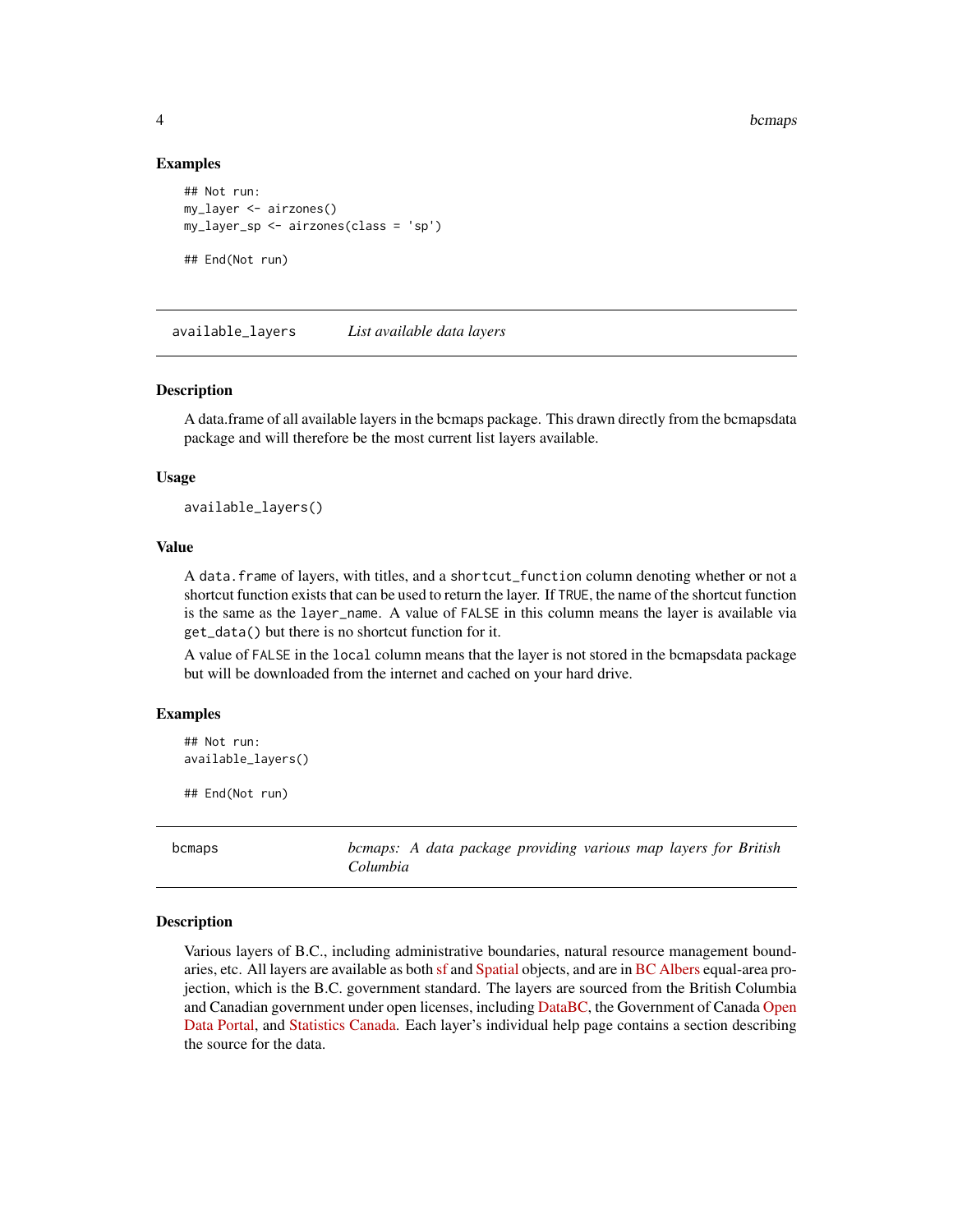<span id="page-4-0"></span>

Total area, Land area only, or Freshwater area only, in the units of your choosing.

# Usage

```
bc_area(what = "total", units = "km2")
```
# Arguments

| what  | Which part of BC? One of 'total' (default), 'land', or 'freshwater'.                                                    |
|-------|-------------------------------------------------------------------------------------------------------------------------|
| units | One of 'km2' (square kilometres; default), 'm2' (square metres), 'ha' (hectares),<br>'acres', or 'sq_mi' (square miles) |
|       |                                                                                                                         |

# Details

The sizes are from [Statistics Canada](http://www.statcan.gc.ca/tables-tableaux/sum-som/l01/cst01/phys01-eng.htm)

#### Value

The area of B.C. in the desired units (numeric vector).

## Examples

```
## With no arguments, gives the total area in km^2:
bc_area()
## Get the area of the land only, in hectares:
bc_area("land", "ha")
```
# Description

Get an extent/bounding box for British Columbia

### Usage

```
bc_bbox(class = c("sf", "sp", "raster"), crs = 3005)
```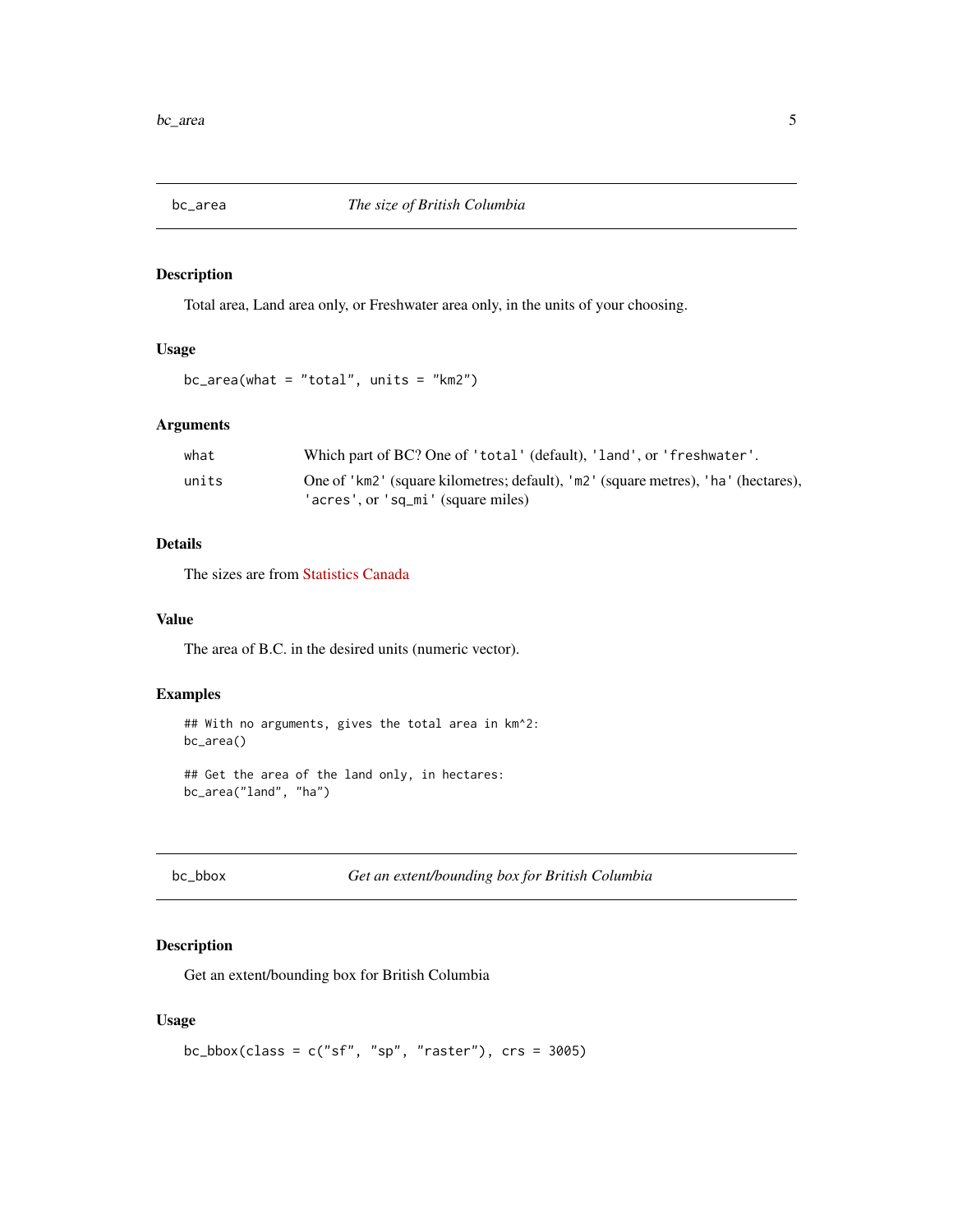#### <span id="page-5-0"></span>Arguments

| class | "sf", "sp", or "raster"                                                    |
|-------|----------------------------------------------------------------------------|
| crs   | coordinate reference system: integer with the EPSG code, or character with |
|       | proj4string. Default 3005 (BC Albers).                                     |

# Value

an object denoting a bounding box of British Columbia, of the corresponding class specified in class. The coordinates will be in lat-long WGS84 (epsg:4326).

#### Examples

```
if (requireNamespace("bcmapsdata", quietly = TRUE)) {
 bc_bbox("sf")
 bc_bbox("sp")
 bc_bbox("raster")
}
```
bc\_bound *BC Boundary*

# Description

You must have the bcmapsdata package installed to use this function.

#### Usage

 $bc\_bound(class = "sf")$ 

# Arguments

class what class you want the object in? "sf" (default) or "sp".

# Details

Type ?bcmapsdata::bc\_bound for details.

# Value

The spatial layer of bc\_bound in the desired class

```
## Not run:
my_layer <- bc_bound()
my_layer_sp <- bc_bound(class = 'sp')
```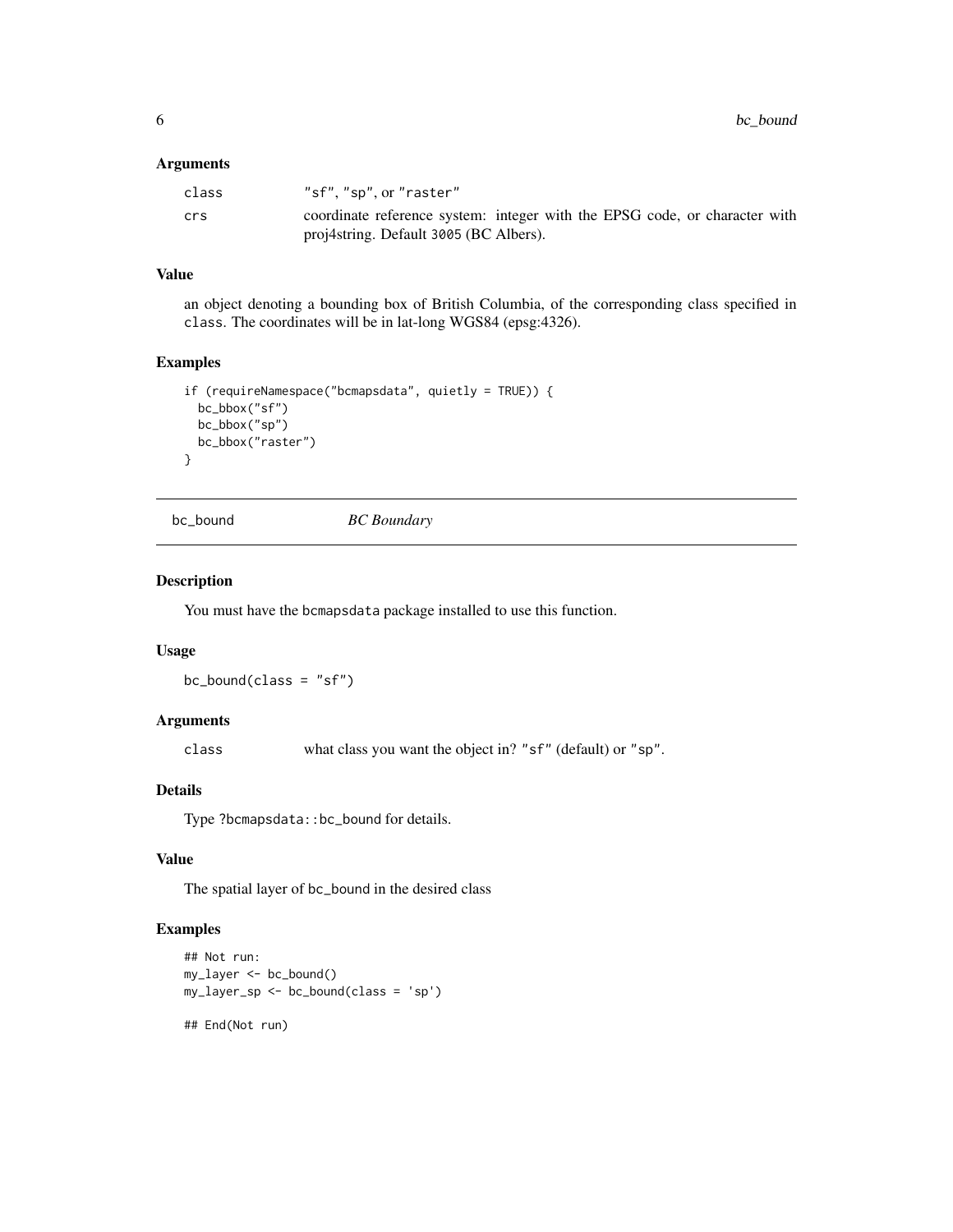<span id="page-6-0"></span>

You must have the bcmapsdata package installed to use this function.

# Usage

```
bc\_bound\_hres(class = "sf")
```
# Arguments

class what class you want the object in? "sf" (default) or "sp".

#### Details

Type ?bcmapsdata::bc\_bound\_hres for details.

#### Value

The spatial layer of bc\_bound\_hres in the desired class

# Examples

## Not run: my\_layer <- bc\_bound\_hres() my\_layer\_sp <- bc\_bound\_hres(class = 'sp')

## End(Not run)

bc\_cities *BC Major Cities Points 1:2,000,000 (Digital Baseline Mapping)*

#### Description

You must have the bcmapsdata package installed to use this function.

# Usage

bc\_cities(class = "sf")

#### Arguments

class what class you want the object in? "sf" (default) or "sp".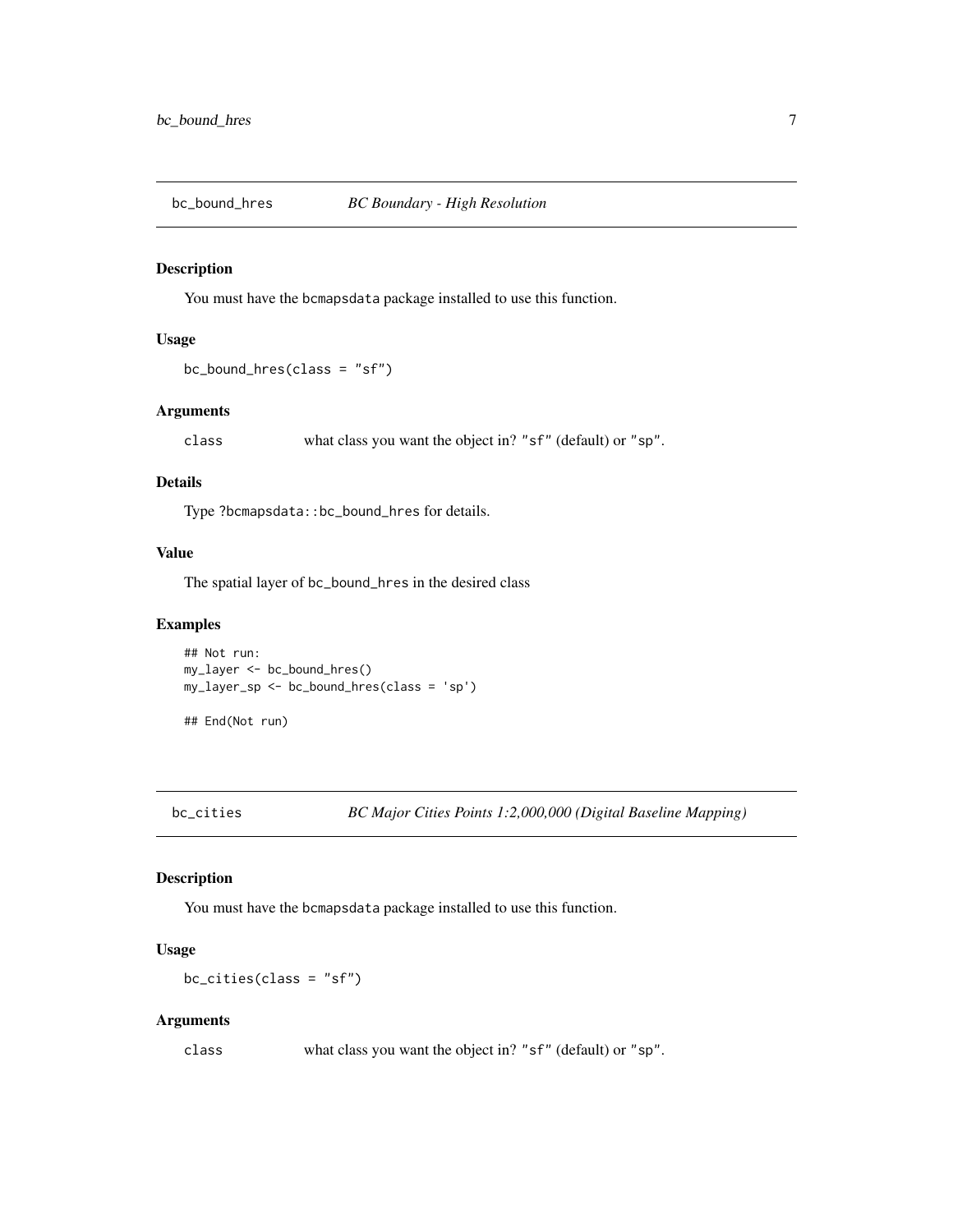# <span id="page-7-0"></span>Details

Type ?bcmapsdata::bc\_cities for details.

# Value

The spatial layer of bc\_cities in the desired class

# Examples

```
## Not run:
my_layer <- bc_cities()
my_layer_sp <- bc_cities(class = 'sp')
## End(Not run)
```

| bc_neighbours | Boundary of British Columbia, provinces/states and the portion of the |
|---------------|-----------------------------------------------------------------------|
|               | Pacific Ocean that borders British Columbia                           |

# Description

You must have the bcmapsdata package installed to use this function.

# Usage

```
bc_neighbours(class = "sf")
```
#### Arguments

class what class you want the object in? "sf" (default) or "sp".

#### Details

Type ?bcmapsdata::bc\_neighbours for details.

# Value

The spatial layer of bc\_neighbours in the desired class

```
## Not run:
my_layer <- bc_neighbours()
my_layer_sp <- bc_neighbours(class = 'sp')
## End(Not run)
```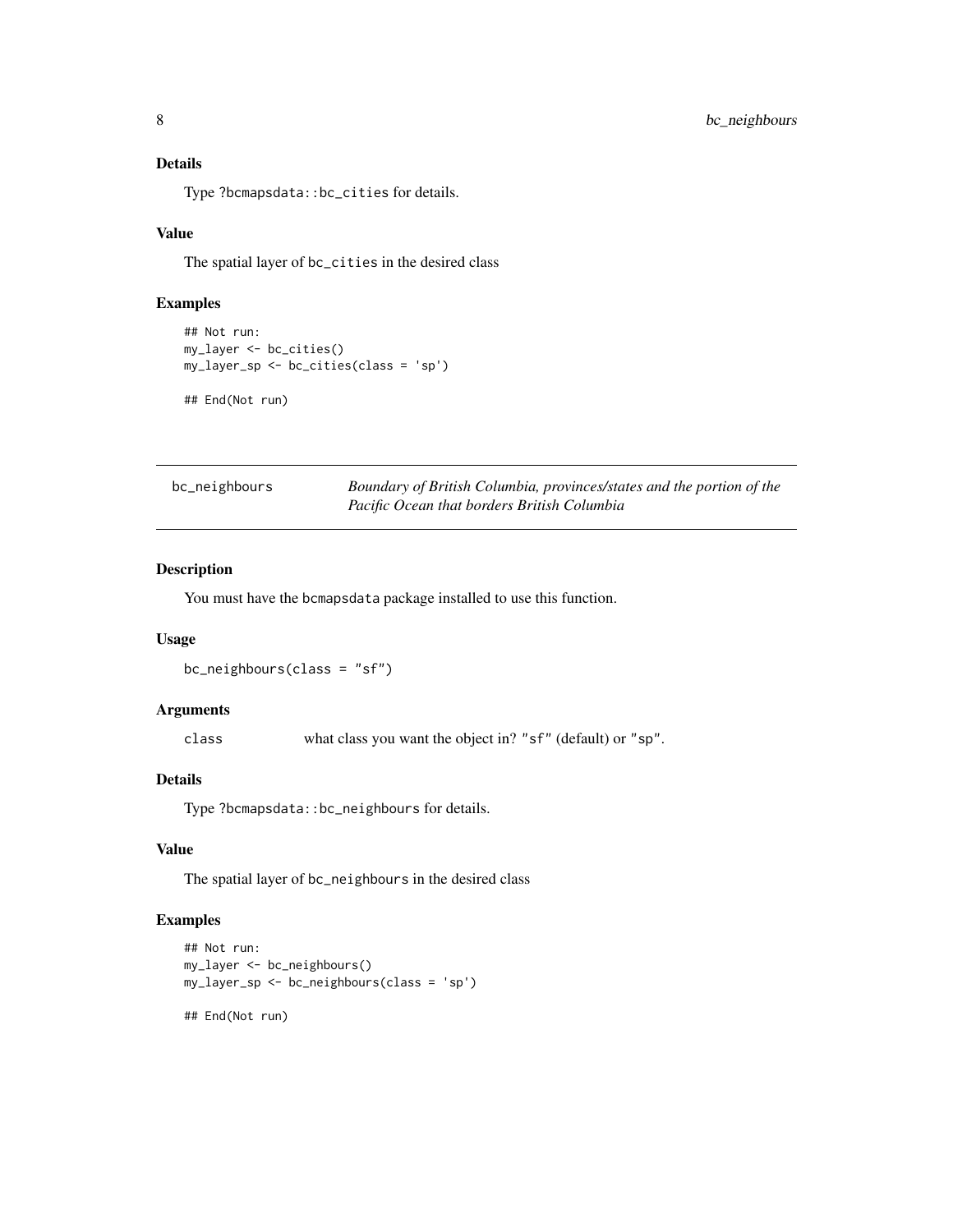The current and most detailed version of the approved corporate provincial digital Biogeoclimatic Ecosystem Classification (BEC) Zone/Subzone/Variant/Phase map (version 10, August 31st, 2016).

#### Usage

bec(class =  $c("sf", "sp"), ...$ )

#### Arguments

| class | class of object to import; one of "sf" (default) or "sp". |
|-------|-----------------------------------------------------------|
| .     | arguments passed on to get_big_data                       |

#### Format

An sf or Spatial polygons object with B.C.'s Biogeoclimatic Ecosystem Classification (BEC) Zone/Subzone/Variant/Phase map

#### Source

Original data from the [B.C. Data Catalogue,](https://catalogue.data.gov.bc.ca/dataset/f358a53b-ffde-4830-a325-a5a03ff672c3) under the [Open Government Licence - British Columbia.](https://www2.gov.bc.ca/gov/content?id=A519A56BC2BF44E4A008B33FCF527F61)

bec\_colours *Biogeoclimatic Zone Colours*

# Description

Standard colours used to represent Biogeoclimatic Zone colours to be used in plotting.

#### Usage

bec\_colours()

bec\_colors()

#### Value

named vector of hexadecimal colour codes. Names are standard abbreviations of Zone names.

<span id="page-8-0"></span>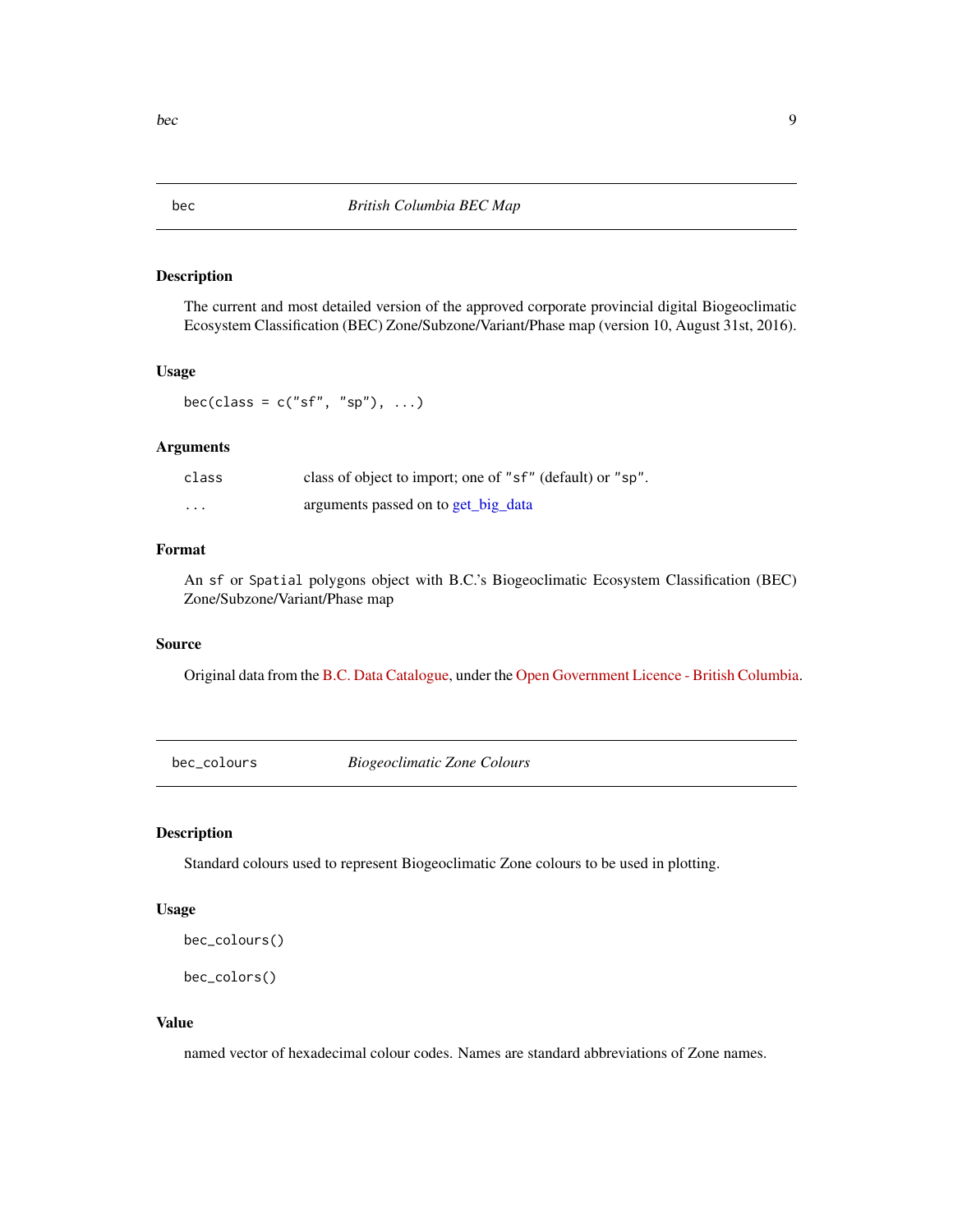# Examples

```
## Not run:
if (require("bcmapsdata") && #' require(sf) && require(ggplot2)) {
bec \leftarrow bec()ggplot() +
  geom_sf(data = bec[bec$ZONE %in% c("BG", "PP"),],
           aes(fill = ZONE, col = ZONE) +
  scale_fill_manual(values = bec_colors()) +
   scale_colour_manual(values = bec_colours())
}
## End(Not run)
```
<span id="page-9-1"></span>

| combine nr rd | Combine Northern Rockies Regional Municipality with Regional Dis- |
|---------------|-------------------------------------------------------------------|
|               | tricts                                                            |

#### Description

Combine Northern Rockies Regional Municipality with Regional Districts

#### Usage

```
combine_nr_rd(class = c("sf", "sp"))
```
# Arguments

class The class of the layer returned. Can be either "sf" (default) or "sp"

# Value

A layer where the Northern Rockies Regional Municipality has been combined with the Regional Districts to form a full provincial coverage.

ecoprovinces *British Columbia Ecoprovinces*

#### Description

You must have the bcmapsdata package installed to use this function.

### Usage

ecoprovinces(class = "sf")

<span id="page-9-0"></span>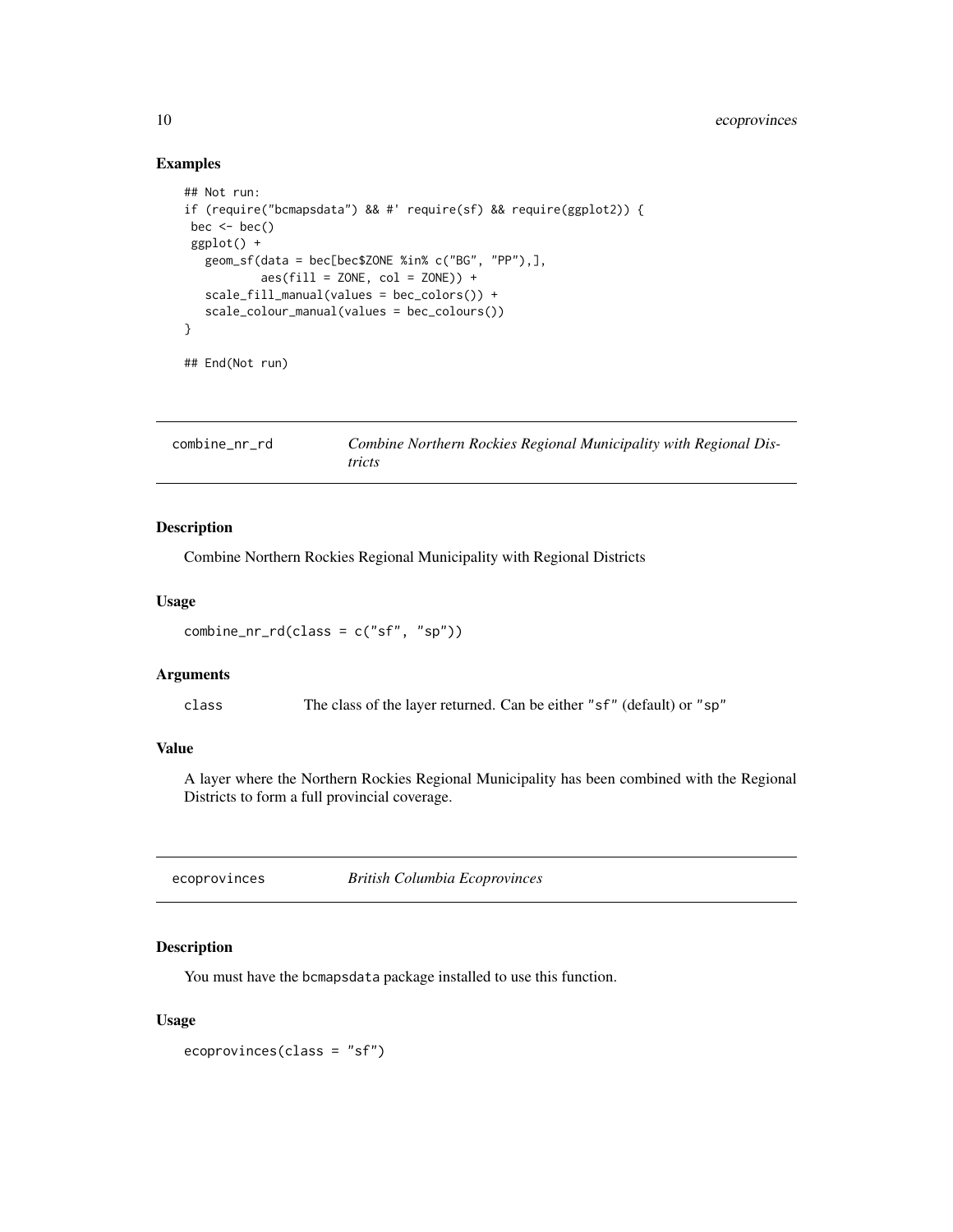# <span id="page-10-0"></span>ecoregions 11

# Arguments

class what class you want the object in? "sf" (default) or "sp".

# Details

Type ?bcmapsdata::ecoprovinces for details.

# Value

The spatial layer of ecoprovinces in the desired class

#### Examples

```
## Not run:
my_layer <- ecoprovinces()
my_layer_sp <- ecoprovinces(class = 'sp')
```

```
## End(Not run)
```
#### ecoregions *British Columbia Ecoregions*

#### Description

You must have the bcmapsdata package installed to use this function.

#### Usage

```
ecoregions(class = "sf")
```
#### Arguments

class what class you want the object in? "sf" (default) or "sp".

#### Details

Type ?bcmapsdata::ecoregions for details.

#### Value

The spatial layer of ecoregions in the desired class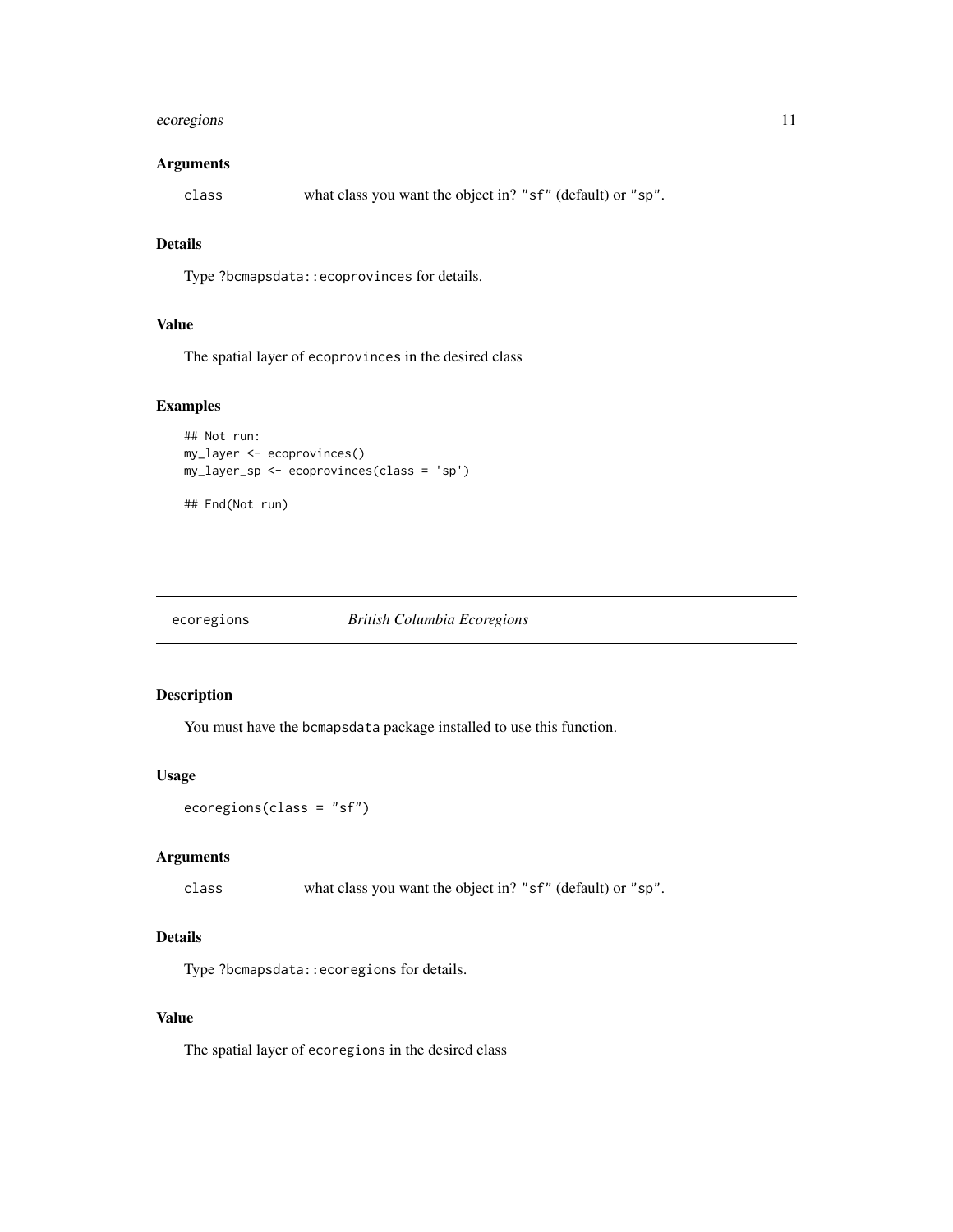#### 12 ecosections and  $\overline{a}$  ecosections and  $\overline{b}$  ecosections and  $\overline{b}$  ecosections and  $\overline{b}$  ecosections and  $\overline{b}$  existence of  $\overline{b}$  existence of  $\overline{b}$  existence of  $\overline{b}$  existence of  $\overline{b}$  existe

#### Examples

```
## Not run:
my_layer <- ecoregions()
my_layer_sp <- ecoregions(class = 'sp')
## End(Not run)
```
#### ecosections *British Columbia Ecosections*

# Description

You must have the bcmapsdata package installed to use this function.

# Usage

ecosections(class = "sf")

#### Arguments

class what class you want the object in? "sf" (default) or "sp".

# Details

Type ?bcmapsdata::ecosections for details.

#### Value

The spatial layer of ecosections in the desired class

```
## Not run:
my_layer <- ecosections()
my_layer_sp <- ecosections(class = 'sp')
## End(Not run)
```
<span id="page-11-0"></span>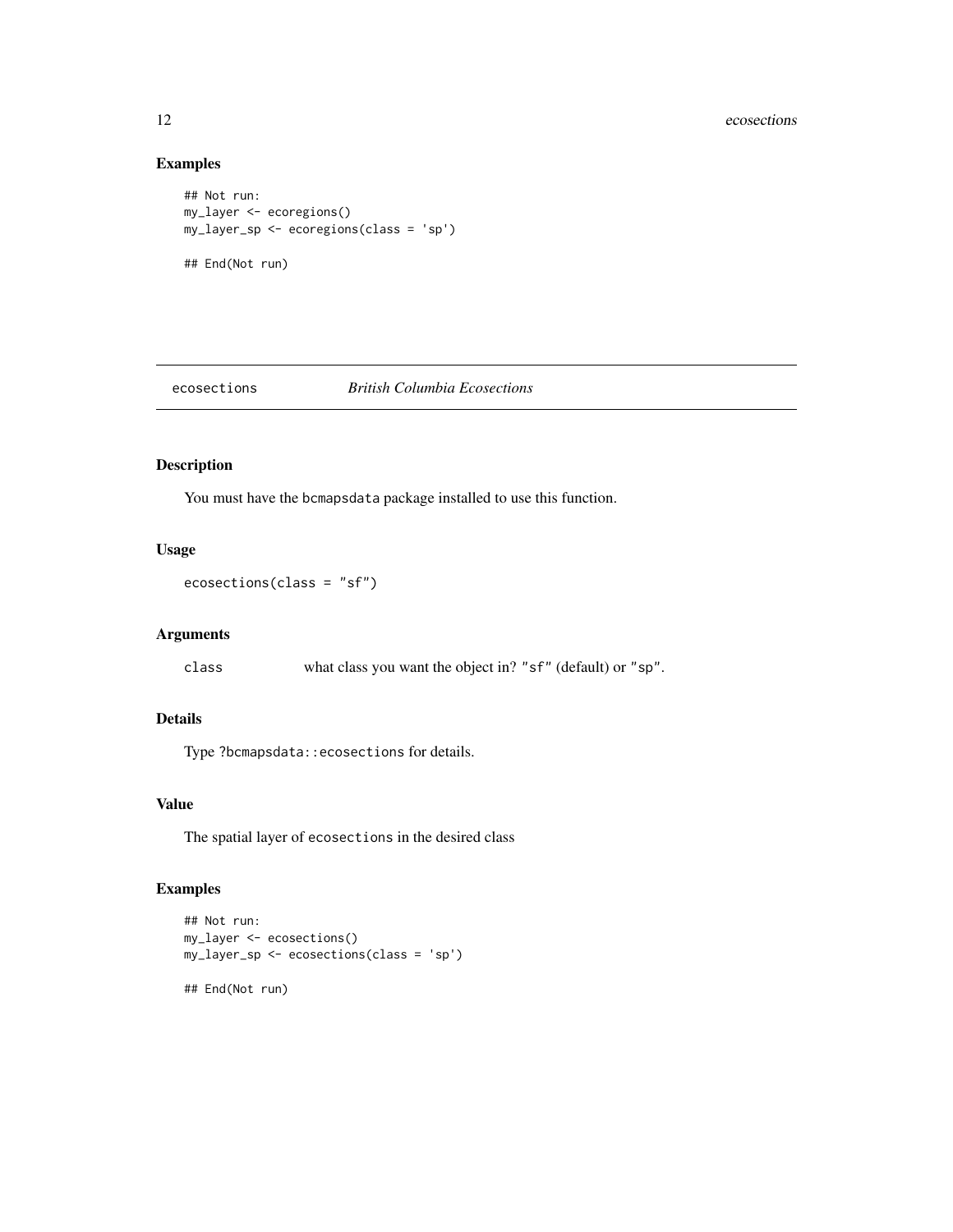<span id="page-12-0"></span>fix\_geo\_problems *Check and fix polygons that self-intersect, and sometimes can fix orphan holes*

#### Description

For sf objects, uses lwgeom::st\_make\_valid if lwgeom is installed. Otherwise, uses the common method of buffering by zero.

#### Usage

fix\_geo\_problems(obj, tries = 5)

# Arguments

| obi   | The SpatialPolygons* or sf object to check/fix         |
|-------|--------------------------------------------------------|
| tries | The maximum number of attempts to repair the geometry. |

#### Details

fix\_self\_intersect has been removed and will no longer work. Use fix\_geo\_problems instead

#### Value

The SpatialPolygons\* or sf object, repaired if necessary

<span id="page-12-1"></span>

| get_big_data | Download a large data file |
|--------------|----------------------------|
|--------------|----------------------------|

#### Description

Download a large data file

#### Usage

```
get_big_data(what, class = c("sf", "sp"), release = "latest",
 force = FALSE, ask = TRUE)
```
#### Arguments

| what    | The name of the object to download                                                    |
|---------|---------------------------------------------------------------------------------------|
| class   | class of object to import; one of "sf" (default) or "sp".                             |
| release | Specific version of bemaps data to get the desired dataset from. Default "latest"     |
| force   | Force downloading and overwriting existing dataset. Default FALSE                     |
| ask     | Ask whether or not to write to the default data directory for bemaps. Default<br>TRUE |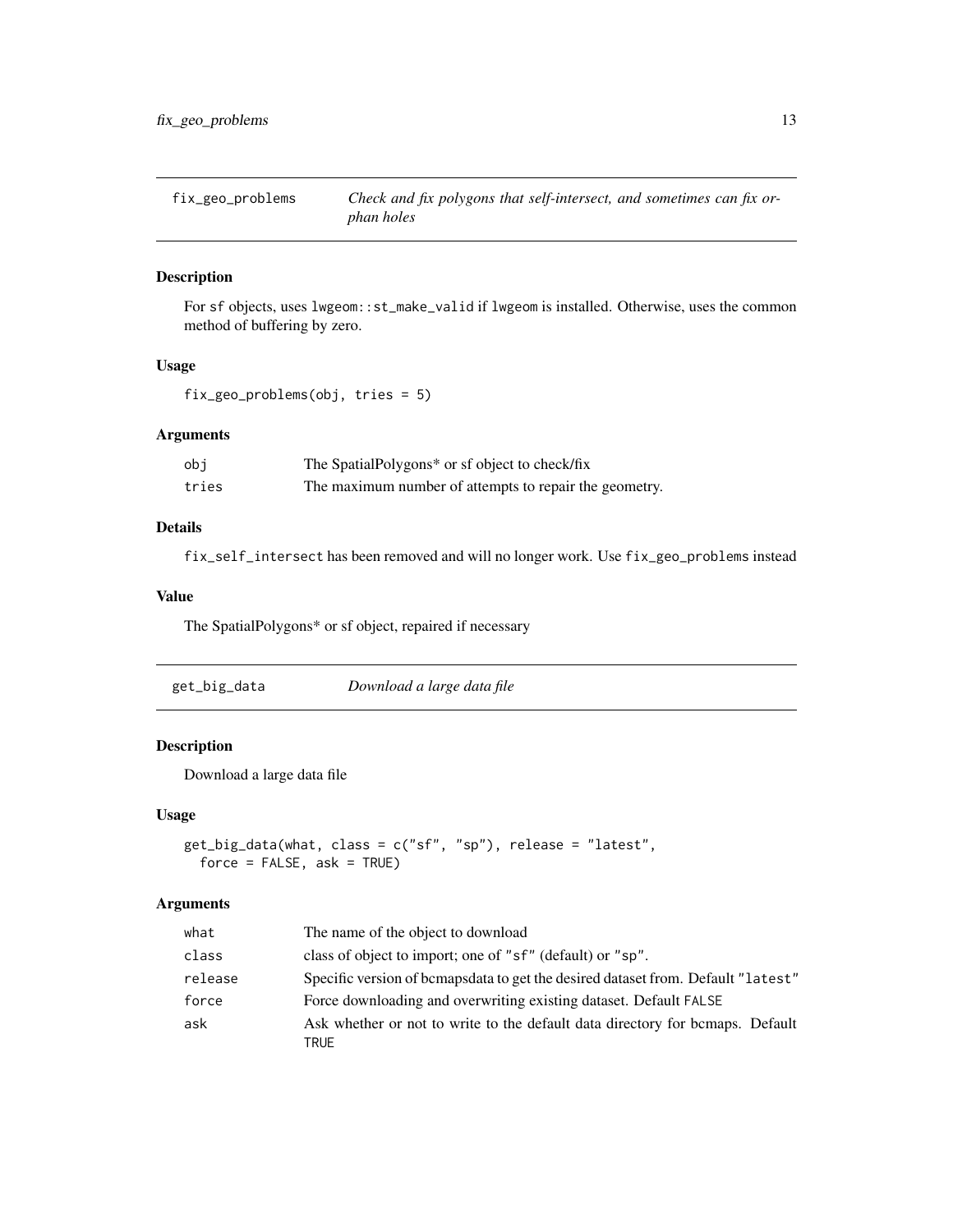<span id="page-13-0"></span>

Get a B.C. spatial layer

#### Usage

 $get_{layer}(layer, class = c("sf", "sp"), ...)$ 

#### Arguments

| laver    | the name of the layer. The list of available layers can be obtained by running<br>available_layers()                                   |
|----------|----------------------------------------------------------------------------------------------------------------------------------------|
| class    | The class of the layer returned. Can be either "sf" (default) or "sp"                                                                  |
| $\cdots$ | arguments passed on to get big data if the layer needs to be downloaded. Ig-<br>nored if the layer is available locally in bomapsdata. |

#### Value

the layer requested

# Examples

```
## Not run:
get_layer("bc_bound_hres")
# As a "Spatial" (sp) object
get_layer("watercourses_15M")
## End(Not run)
```
get\_poly\_attribute *Get or calculate the attribute of a list-column containing nested dataframes.*

# Description

For example, self\_union produces a SpatialPolygonsDataFrame that has a column called union\_df, which contains a data. frame for each polygon with the attributes from the constituent polygons.

#### Usage

```
get_poly_attribute(x, col, fun, ...)
```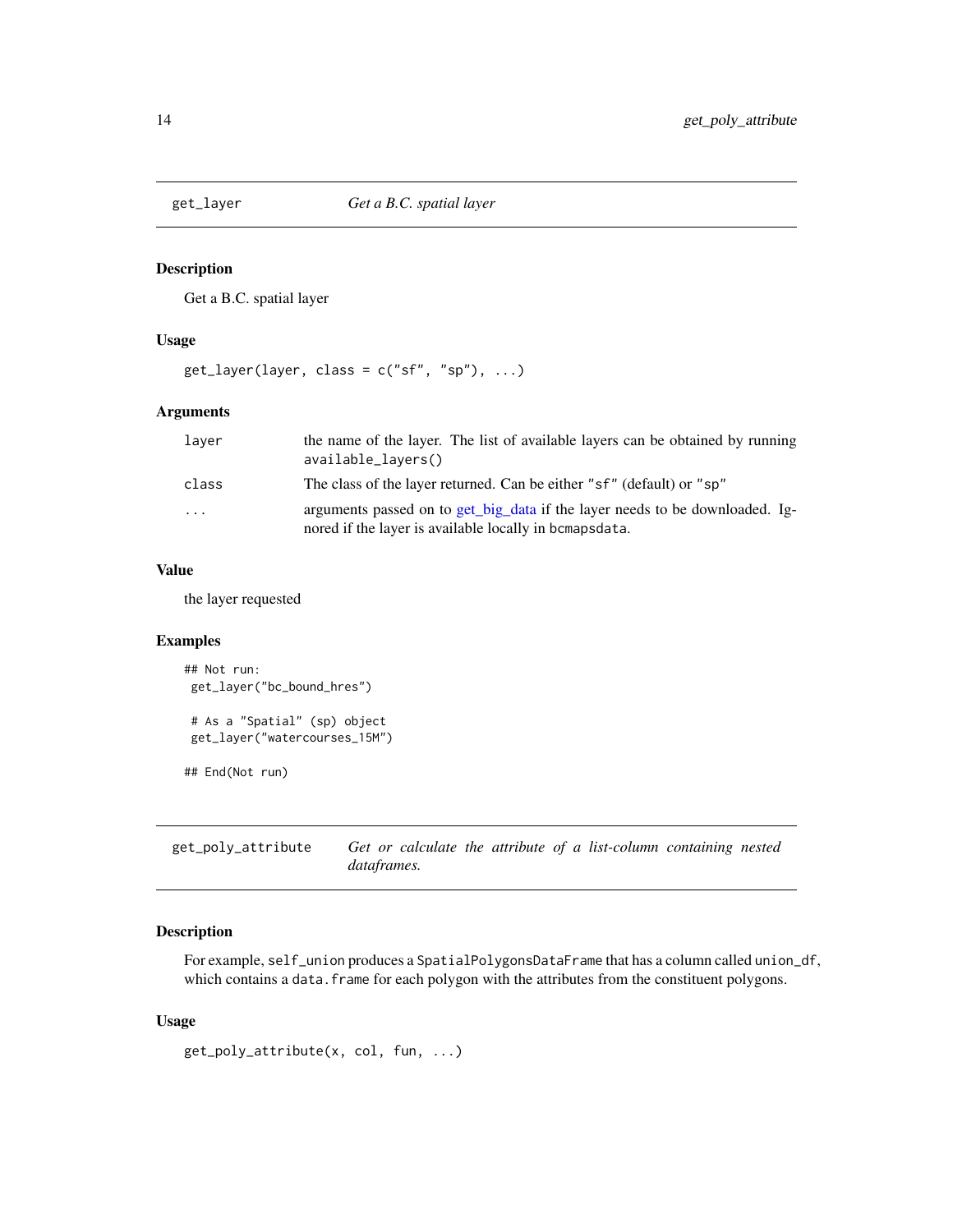# <span id="page-14-0"></span>gw\_aquifers 15

#### Arguments

| $\mathsf{x}$ | the list-column in the (SpatialPolygons)DataFrame that contains nested data.frames |
|--------------|------------------------------------------------------------------------------------|
| col          | the column in the nested data frames from which to retrieve/calculate attributes   |
| fun          | function to determine the resulting single attribute from overlapping polygons     |
| $\cdot$      | other parameters passed on to fun                                                  |

# Value

An atomic vector of the same length as x

#### Examples

```
if (require(sp)) {
 p1 <- Polygon(cbind(c(2,4,4,1,2),c(2,3,5,4,2)))
 p2 <- Polygon(cbind(c(5,4,3,2,5),c(2,3,3,2,2)))
 ps1 <- Polygons(list(p1), "s1")
 ps2 <- Polygons(list(p2), "s2")
 spp <- SpatialPolygons(list(ps1,ps2), 1:2)
 df <- data.frame(a = c(1, 2), b = c("foo", "bar"),c = factor(c("high", "low"), ordered = TRUE,levels = c("low", "high")),
                   stringsAsFactors = FALSE)
 spdf <- SpatialPolygonsDataFrame(spp, df, match.ID = FALSE)
 plot(spdf, col = c(rgb(1, 0, 0,0.5), rgb(0, 0, 1,0.5)))
 unioned_spdf <- self_union(spdf)
 get_poly_attribute(unioned_spdf$union_df, "a", sum)
 get_poly_attribute(unioned_spdf$union_df, "c", max)
}
```
gw\_aquifers *British Columbia's developed ground water aquifers*

#### Description

You must have the bcmapsdata package installed to use this function.

#### Usage

gw\_aquifers(class = "sf")

# Arguments

class what class you want the object in? "sf" (default) or "sp".

#### Details

Type ?bcmapsdata::gw\_aquifers for details.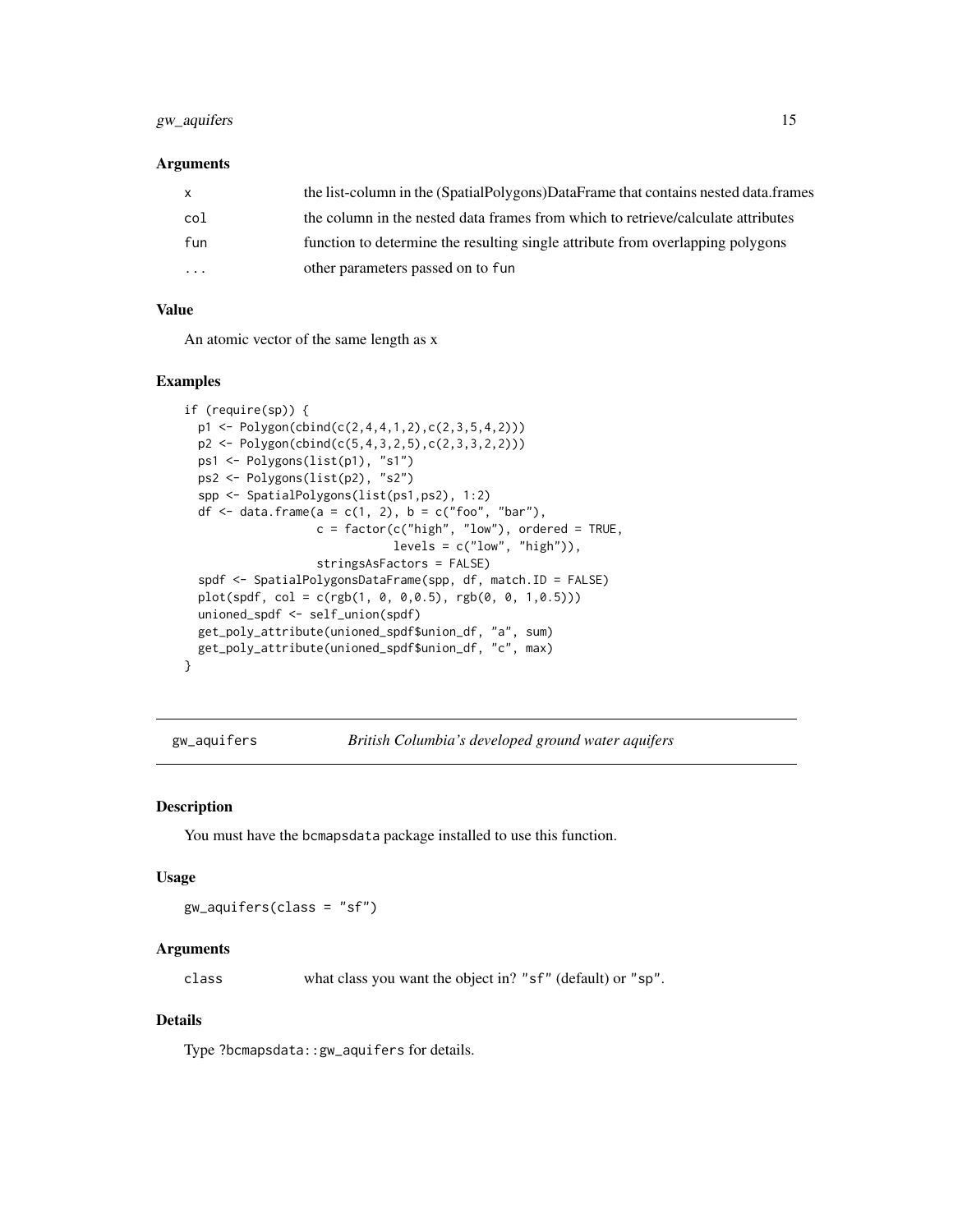# Value

The spatial layer of gw\_aquifers in the desired class

# Examples

```
## Not run:
my_layer <- gw_aquifers()
my_layer_sp <- gw_aquifers(class = 'sp')
```
## End(Not run)

# Description

You must have the bcmapsdata package installed to use this function.

#### Usage

```
hydrozones(class = "sf")
```
#### Arguments

class what class you want the object in? "sf" (default) or "sp".

# Details

Type ?bcmapsdata:: hydrozones for details.

#### Value

The spatial layer of hydrozones in the desired class

# Examples

```
## Not run:
my_layer <- hydrozones()
my_layer_sp <- hydrozones(class = 'sp')
```
## End(Not run)

<span id="page-15-0"></span>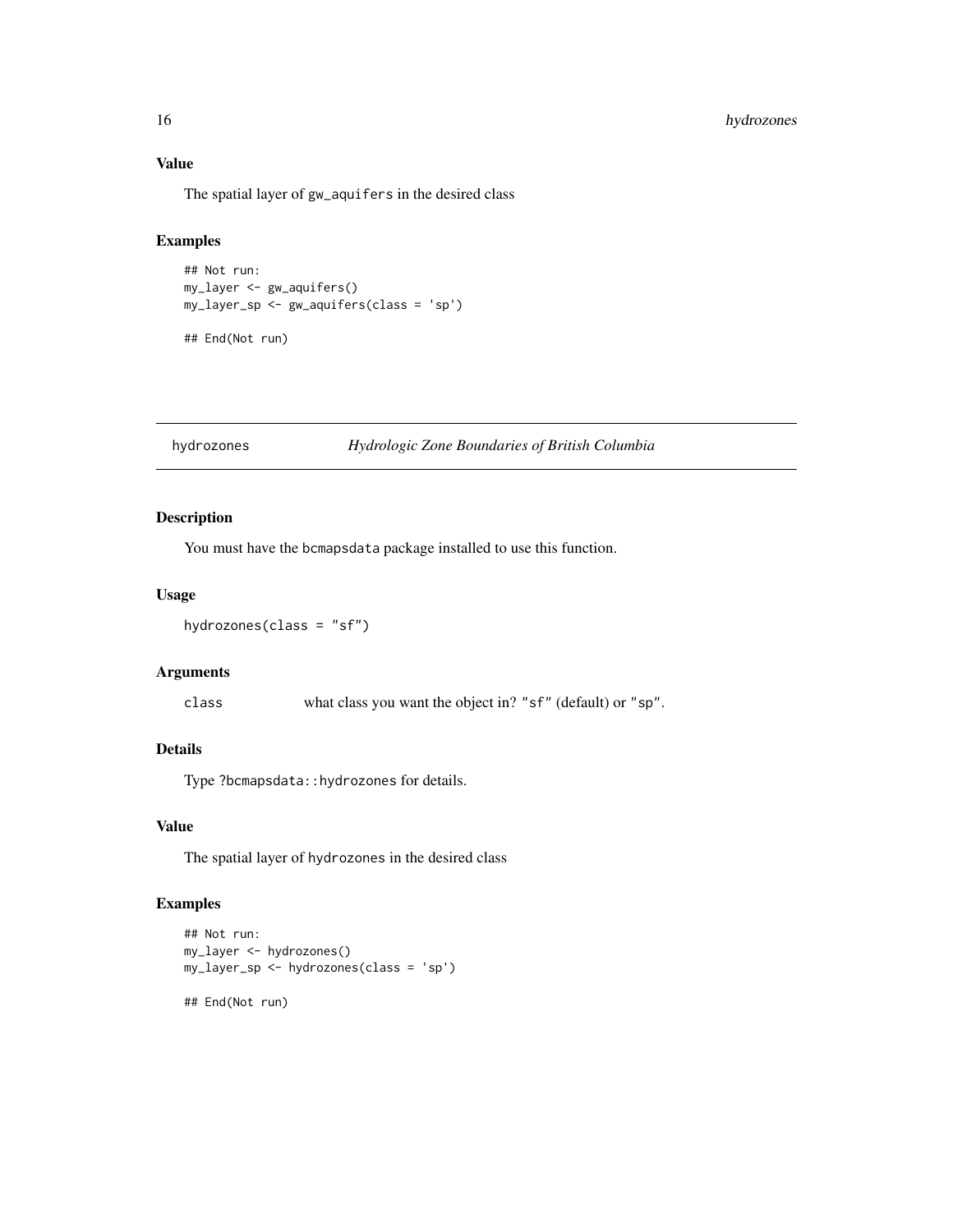<span id="page-16-0"></span>

This generates a shortcuts.R file in the R directory, with function definitions and roxygen blocks for each data object in bcmapsdata. This ensures that each data object in bcmapsdata can be accessed directly from bcmaps by a function such as bc\_bound(), or airzones("sp").

#### Usage

```
make_shortcuts(file = "R/shortcuts.R")
```
#### Arguments

file the R file where the shortcut file is. Default "R/shortcuts.R"

#### Details

Run this function each time you add a new data object.

#### Value

TRUE (invisibly)

# Examples

## Not run: make\_shortcut()

## End(Not run)

municipalities *British Columbia Municipalities*

#### Description

You must have the bcmapsdata package installed to use this function.

# Usage

```
municipalities(class = "sf")
```
#### Arguments

class what class you want the object in? "sf" (default) or "sp".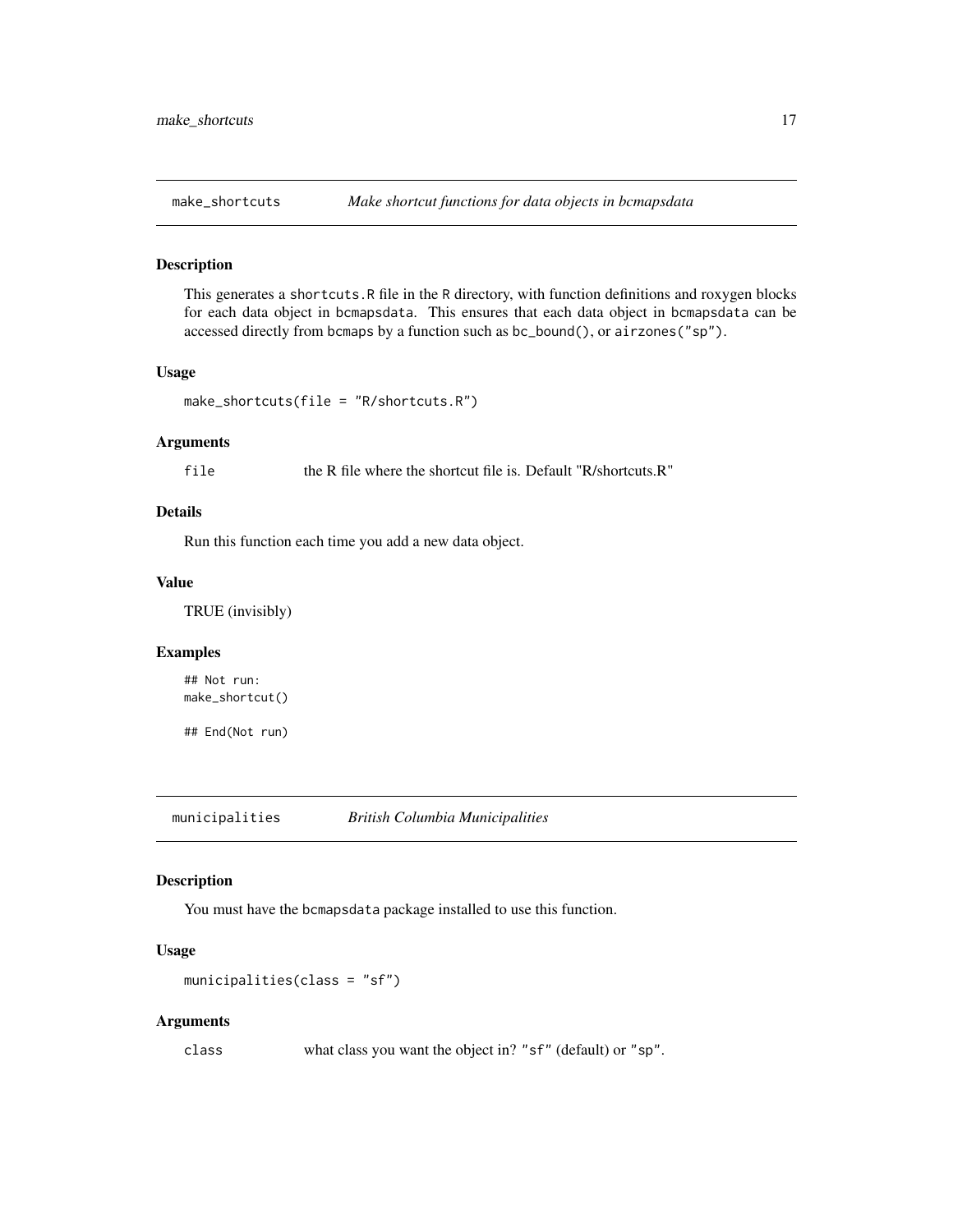# Details

Type ?bcmapsdata::municipalities for details.

#### Value

The spatial layer of municipalities in the desired class

# See Also

[combine\\_nr\\_rd\(\)](#page-9-1) to combine Regional Districts and the Northern Rockies Regional Municipality into one layer

#### Examples

```
## Not run:
my_layer <- municipalities()
my_layer_sp <- municipalities(class = 'sp')
```
## End(Not run)

```
nr_areas British Columbia Natural Resource (NR) Areas
```
#### Description

You must have the bcmapsdata package installed to use this function.

#### Usage

nr\_areas(class = "sf")

# Arguments

class what class you want the object in? "sf" (default) or "sp".

#### Details

Type ?bcmapsdata::nr\_areas for details.

#### Value

The spatial layer of nr\_areas in the desired class

<span id="page-17-0"></span>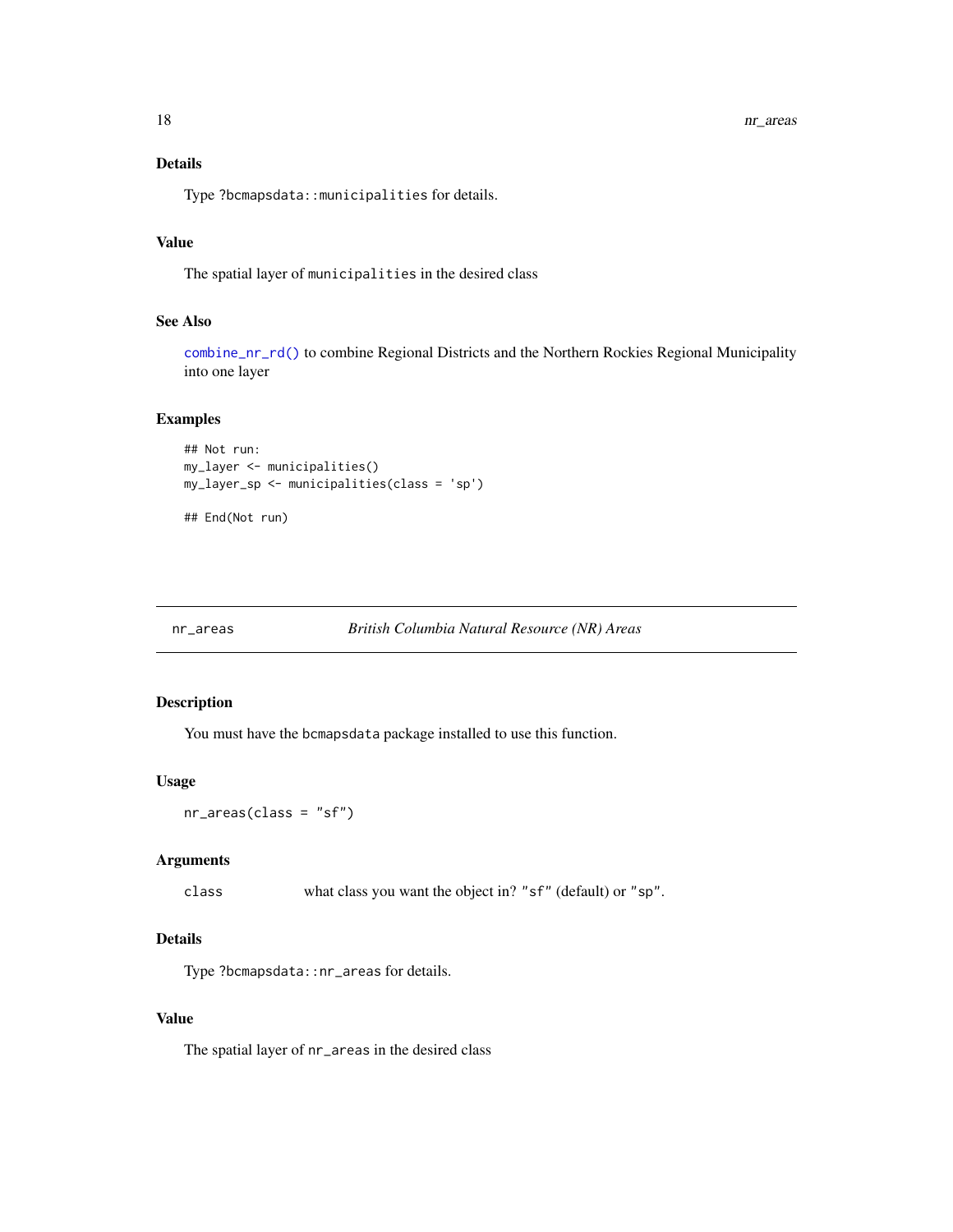# <span id="page-18-0"></span>nr\_districts 19

#### Examples

```
## Not run:
my_layer <- nr_areas()
my_layer_sp <- nr_areas(class = 'sp')
## End(Not run)
```
nr\_districts *British Columbia Natural Resource (NR) Districts*

#### Description

You must have the bcmapsdata package installed to use this function.

# Usage

nr\_districts(class = "sf")

#### Arguments

class what class you want the object in? "sf" (default) or "sp".

# Details

Type ?bcmapsdata::nr\_districts for details.

#### Value

The spatial layer of nr\_districts in the desired class

```
## Not run:
my_layer <- nr_districts()
my_layer_sp <- nr_districts(class = 'sp')
## End(Not run)
```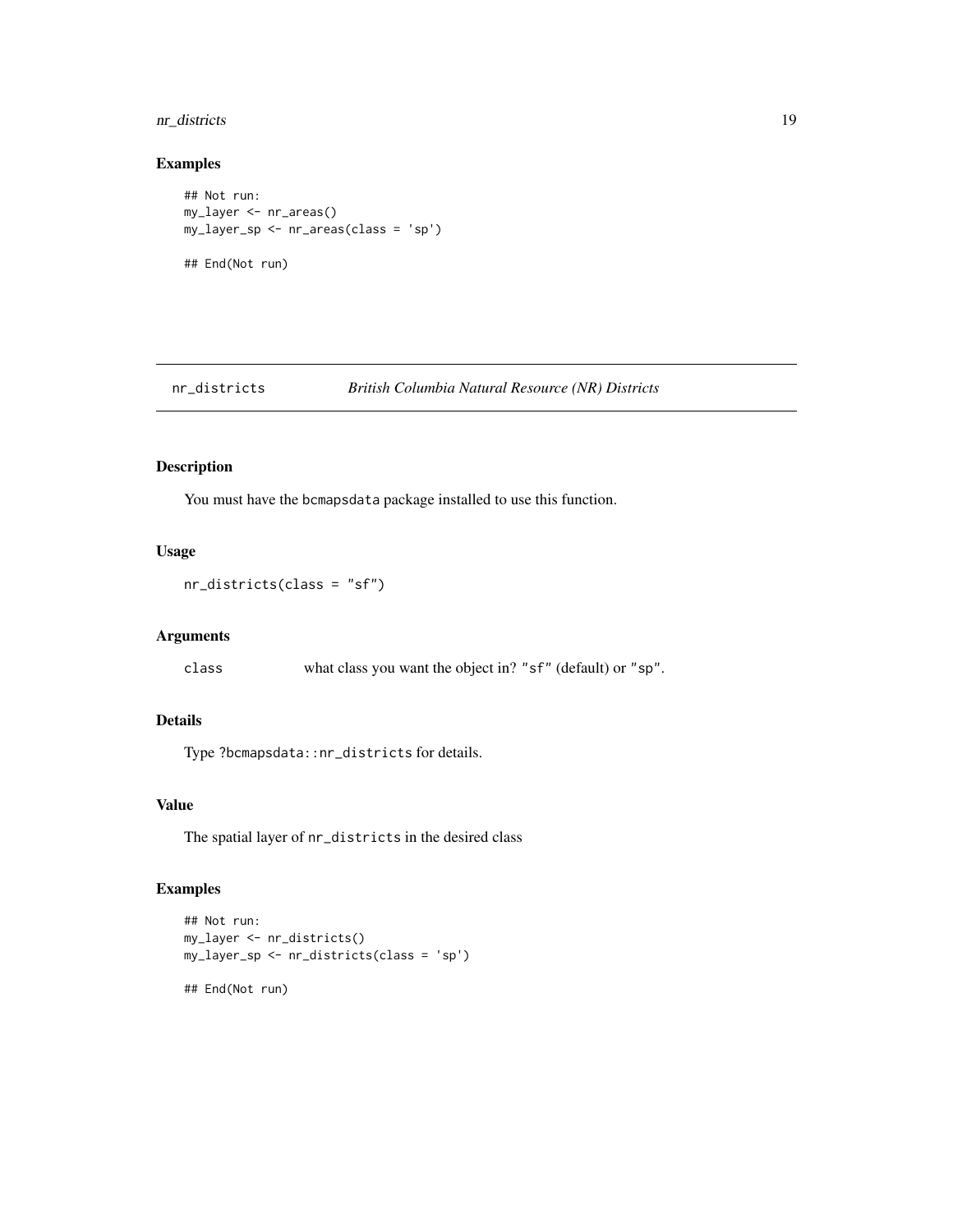<span id="page-19-0"></span>

You must have the bcmapsdata package installed to use this function.

# Usage

```
nr_regions(class = "sf")
```
#### Arguments

class what class you want the object in? "sf" (default) or "sp".

#### Details

Type ?bcmapsdata::nr\_regions for details.

#### Value

The spatial layer of nr\_regions in the desired class

# Examples

```
## Not run:
my_layer <- nr_regions()
my_layer_sp <- nr_regions(class = 'sp')
```
## End(Not run)

| raster_by_poly | Overlay a SpatialPolygonsDataFrmae or sf polygons layer on a raster |
|----------------|---------------------------------------------------------------------|
|                | layer and clip the raster to each polygon.                          |

# Description

Overlay a SpatialPolygonsDataFrmae or sf polygons layer on a raster layer and clip the raster to each polygon.

## Usage

```
raster_by_poly(raster_layer, poly, poly_field, summarize = FALSE,
 parallel = FALSE, cores = NULL, ...)
```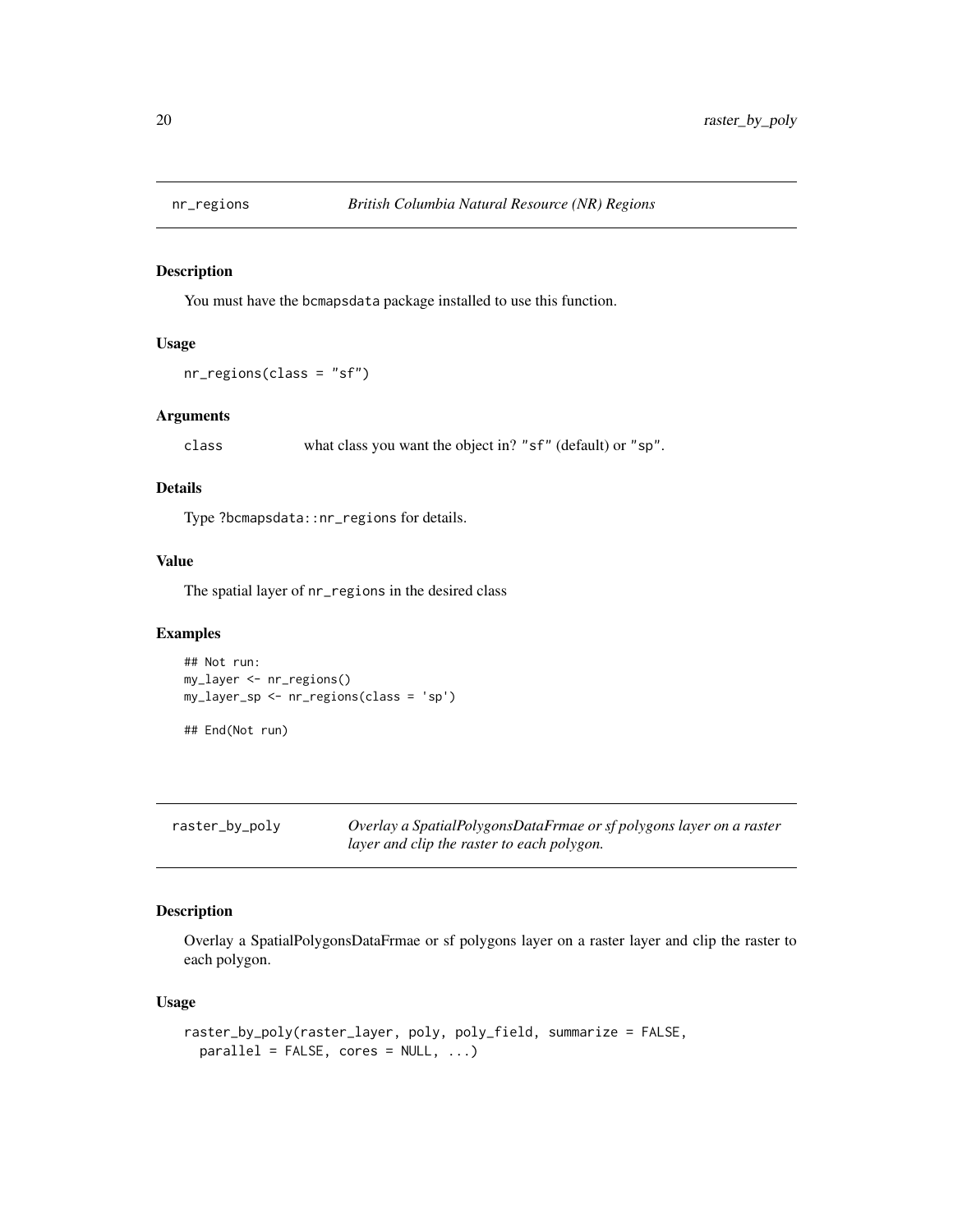# <span id="page-20-0"></span>regional\_districts 21

#### Arguments

| raster_layer | the raster layer                                                                              |
|--------------|-----------------------------------------------------------------------------------------------|
| poly         | a SpatialPolygonsDataFrame layer or sflayer                                                   |
| poly_field   | the field on which to split the SpatialPolygonsDataFrame                                      |
| summarize    | Should the function summarise the raster values in each polygon to a vector?<br>Default FALSE |
| parallel     | process in parallel? Default FALSE. Not currently available on Windows.                       |
| cores        | number of cores if doing parallel. Default NULL uses half the number detected                 |
| $\cdot$      | passed on to doMC:: registerDoMC                                                              |

# Value

a list of RasterLayers if summarize = FALSE otherwise a list of vectors.

regional\_districts *British Columbia Regional Districts*

# Description

You must have the bcmapsdata package installed to use this function.

#### Usage

regional\_districts(class = "sf")

#### Arguments

class what class you want the object in? "sf" (default) or "sp".

#### Details

Type ?bcmapsdata::regional\_districts for details.

#### Value

The spatial layer of regional\_districts in the desired class

# See Also

[combine\\_nr\\_rd\(\)](#page-9-1) to combine Regional Districts and the Northern Rockies Regional Municipality into one layer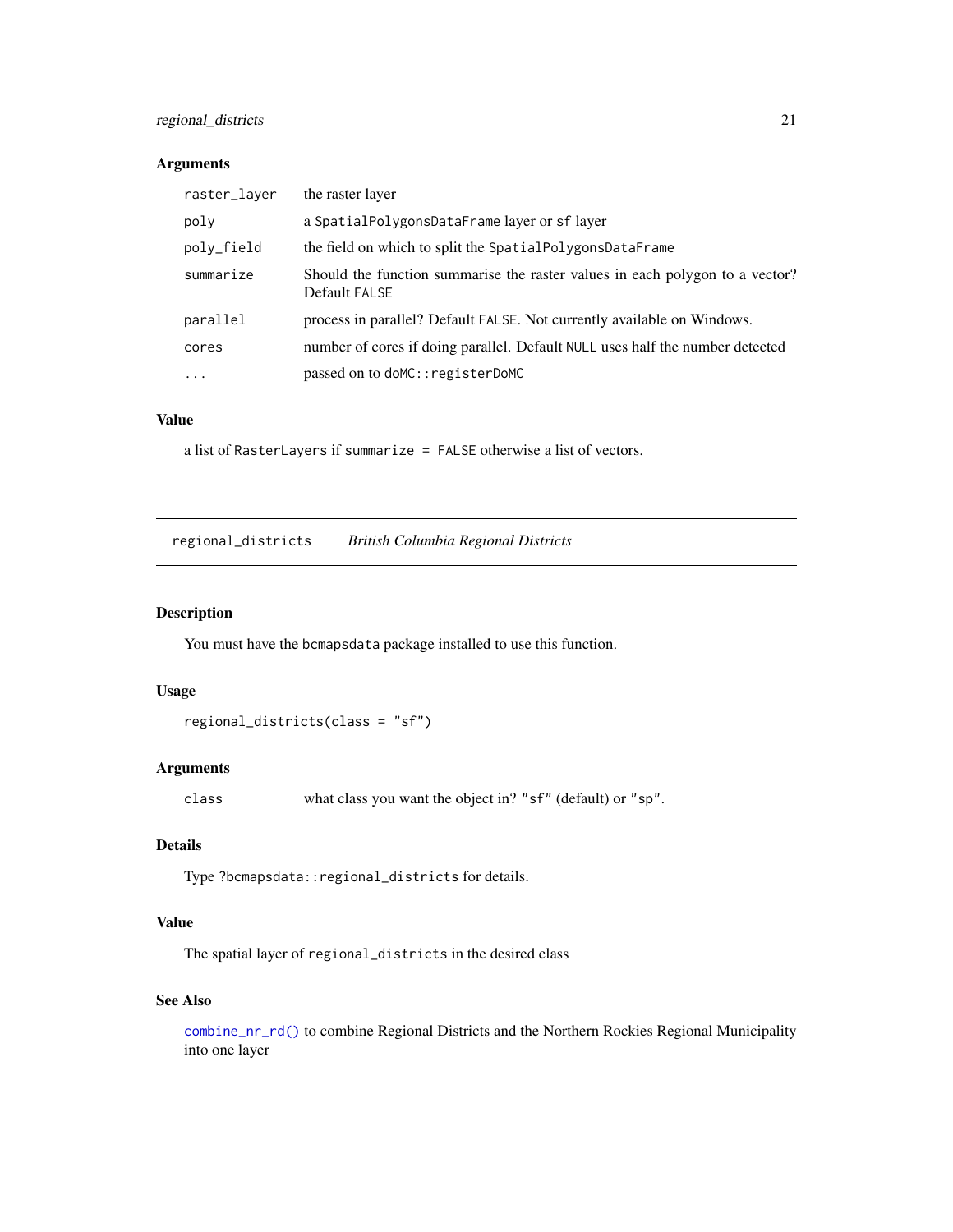#### Examples

```
## Not run:
my_layer <- regional_districts()
my_layer_sp <- regional_districts(class = 'sp')
## End(Not run)
```

| self union |
|------------|
|            |
|            |

Union a SpatialPolygons\* object with itself to remove overlaps, while *retaining attributes*

# Description

The IDs of source polygons are stored in a list-column called union\_ids, and original attributes (if present) are stored as nested dataframes in a list-column called union\_df

#### Usage

self\_union(x)

#### Arguments

x A SpatialPolygons or SpatialPolygonsDataFrame object

#### Value

A SpatialPolygons or SpatialPolygonsDataFrame object

```
if (require(sp)) {
 p1 <- Polygon(cbind(c(2,4,4,1,2),c(2,3,5,4,2)))
 p2 <- Polygon(cbind(c(5,4,3,2,5),c(2,3,3,2,2)))
 ps1 <- Polygons(list(p1), "s1")
 ps2 <- Polygons(list(p2), "s2")
 spp <- SpatialPolygons(list(ps1,ps2), 1:2)
 df \le data.frame(a = c("A", "B"), b = c("foo", "bar"),
                   stringsAsFactors = FALSE)
 spdf <- SpatialPolygonsDataFrame(spp, df, match.ID = FALSE)
 plot(spdf, col = c(rgb(1, 0, 0, 0.5), rgb(0, 0, 1, 0.5)))unioned_spdf <- self_union(spdf)
 unioned_sp <- self_union(spp)
}
```
<span id="page-21-0"></span>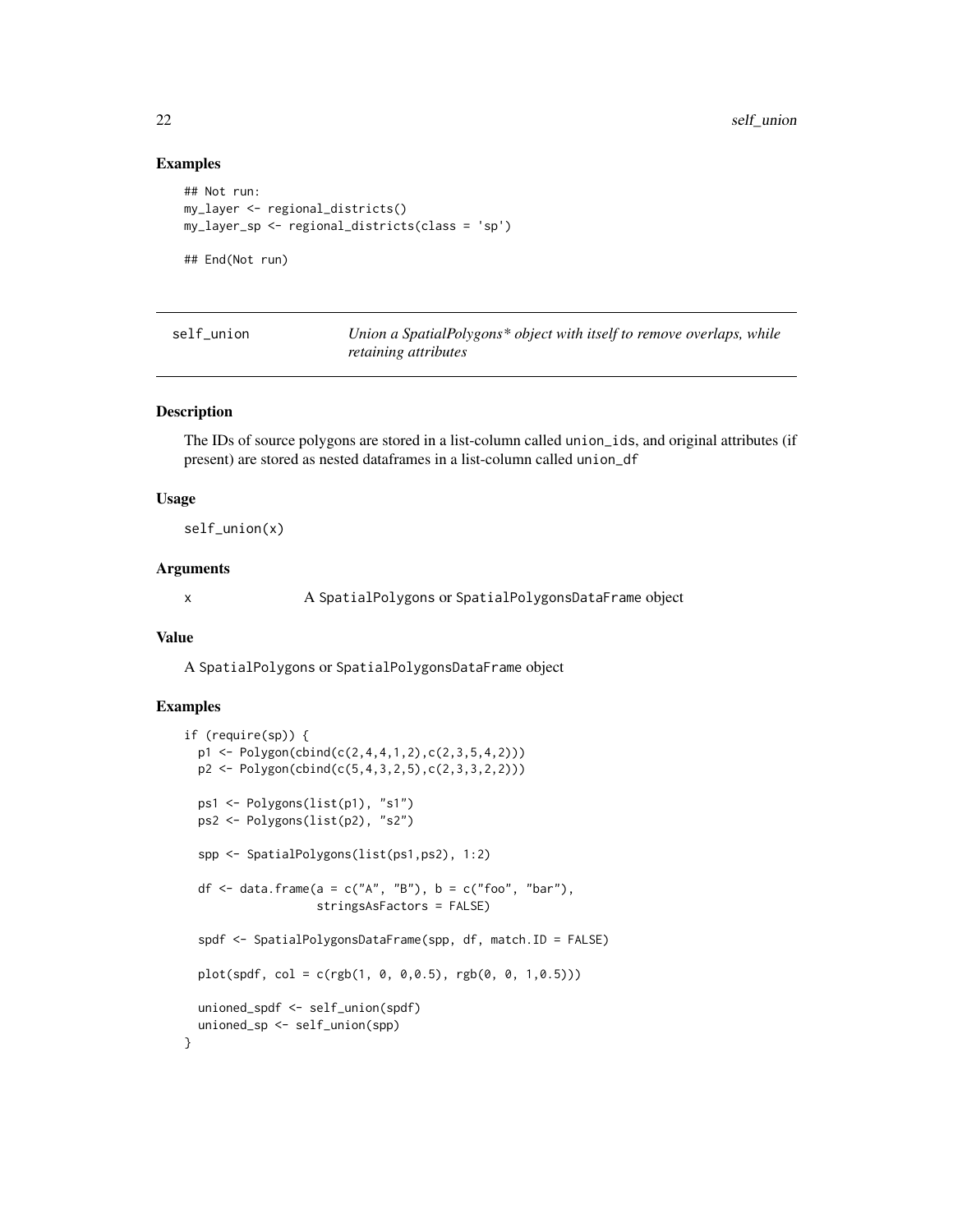<span id="page-22-0"></span>summarize\_raster\_list *Summarize a list of rasters into a list of numeric vectors*

## Description

Summarize a list of rasters into a list of numeric vectors

# Usage

```
summarize_raster_list(raster_list, parallel = FALSE, cores = NULL, ...)
```
# Arguments

| raster_list             | list of rasters                                                               |
|-------------------------|-------------------------------------------------------------------------------|
| parallel                | process in parallel? Default FALSE. Not currently available on Windows.       |
| cores                   | number of cores if doing parallel. Default NULL uses half the number detected |
| $\cdot$ $\cdot$ $\cdot$ | passed on to doMC:: registerDoMC                                              |

#### Value

a list of numeric vectors

transform\_bc\_albers *Transform a Spatial\* object to BC Albers projection*

#### Description

Transform a Spatial\* object to BC Albers projection

# Usage

```
transform_bc_albers(obj)
```
# Arguments

obj The Spatial\* or sf object to transform

#### Value

the Spatial\* or sf object in BC Albers projection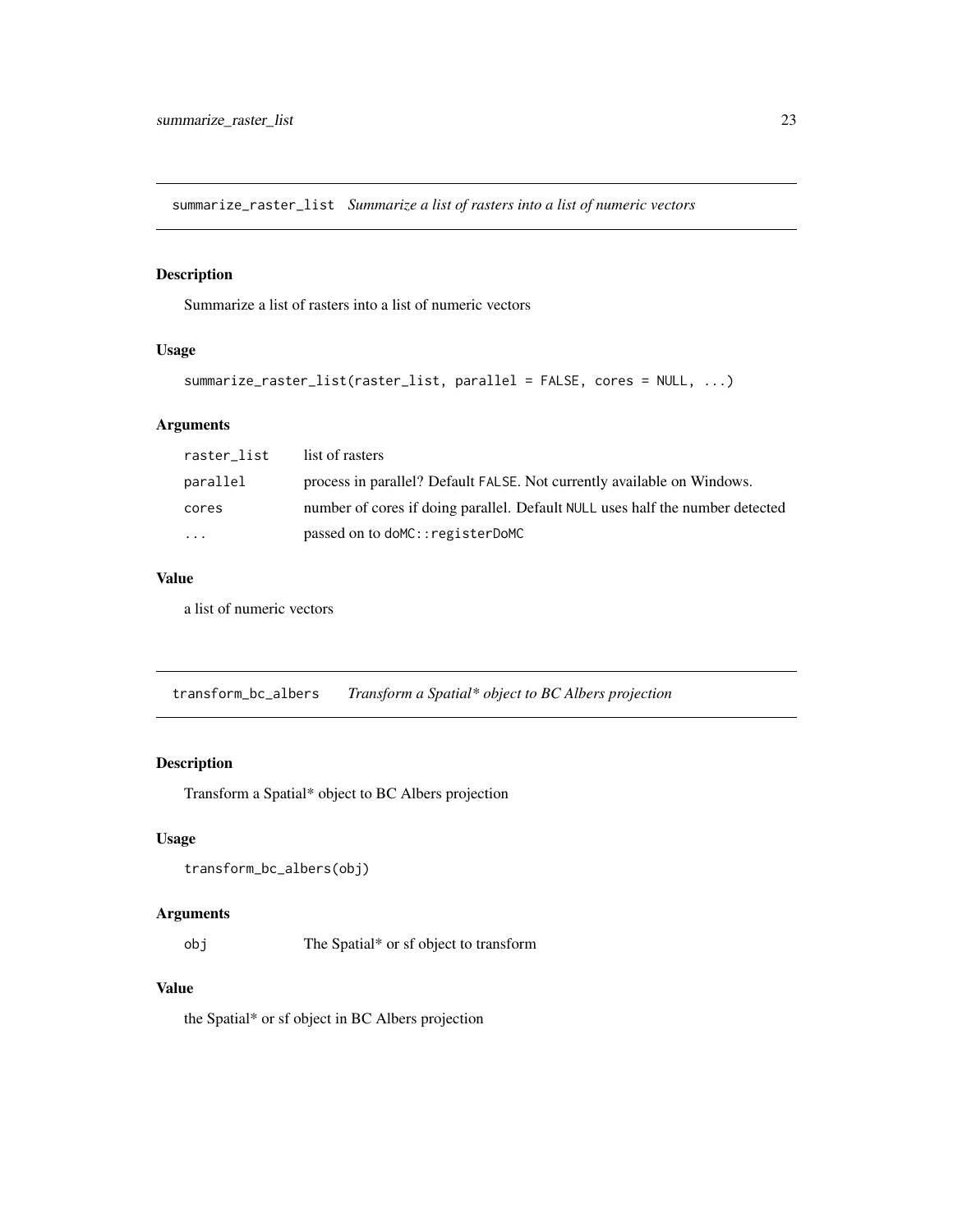<span id="page-23-0"></span>The spatial representation for a Timber Supply Area or TSA Supply Block: A Timber Supply Area is the primary unit for allowable annual cut (AAC) determination. A TSA Supply Block is a designated area within the TSA where the Ministry approves the allowable annual cuts.

#### Usage

 $tsa(class = c("sf", "sp"), ...)$ 

# Arguments

| class    | class of object to import; one of "sf" (default) or "sp". |
|----------|-----------------------------------------------------------|
| $\cdots$ | arguments passed on to get_big_data                       |

#### Format

An sf or Spatial polygons object with B.C.'s Timber Supply Areas and TSA Blocks

#### Details

Updated 2017-11-03

#### Source

Original data from the [B.C. Data Catalogue,](https://catalogue.data.gov.bc.ca/dataset/8daa29da-d7f4-401c-83ae-d962e3a28980) under the [Open Government Licence - British Columbia.](https://www2.gov.bc.ca/gov/content?id=A519A56BC2BF44E4A008B33FCF527F61)

watercourses\_15M *British Columbia watercourses at 1:15M scale*

#### Description

You must have the bcmapsdata package installed to use this function.

#### Usage

```
watercourses_15M(class = "sf")
```
#### Arguments

class what class you want the object in? "sf" (default) or "sp".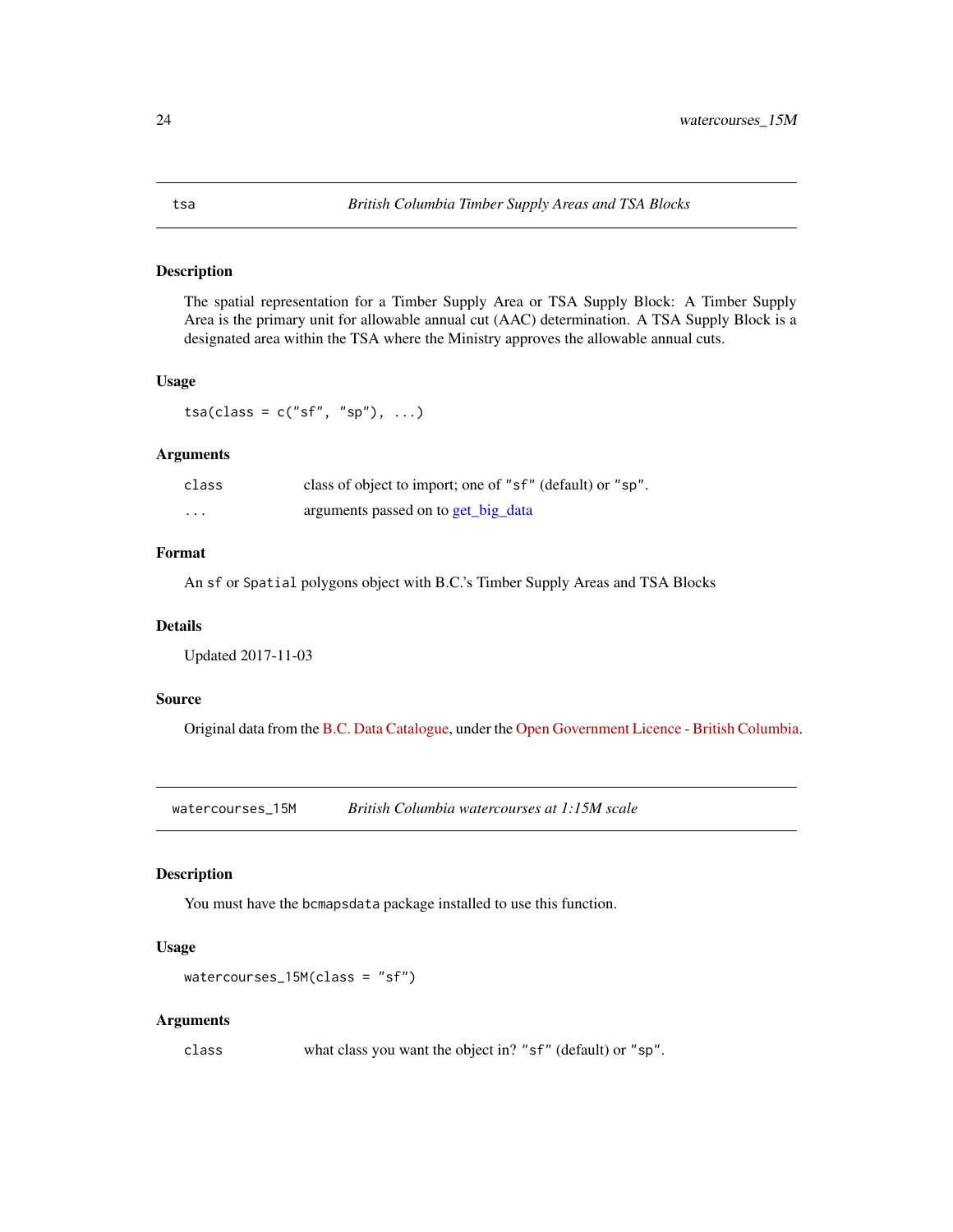<span id="page-24-0"></span>watercourses\_5M 25

# Details

Type ?bcmapsdata::watercourses\_15M for details.

# Value

The spatial layer of watercourses\_15M in the desired class

# Examples

```
## Not run:
my_layer <- watercourses_15M()
my_layer_sp <- watercourses_15M(class = 'sp')
## End(Not run)
```
watercourses\_5M *British Columbia watercourses at 1:5M scale*

#### Description

You must have the bcmapsdata package installed to use this function.

#### Usage

```
watercourses_5M(class = "sf")
```
# Arguments

class what class you want the object in? "sf" (default) or "sp".

# Details

Type ?bcmapsdata::watercourses\_5M for details.

#### Value

The spatial layer of watercourses\_5M in the desired class

```
## Not run:
my_layer <- watercourses_5M()
my_layer_sp <- watercourses_5M(class = 'sp')
## End(Not run)
```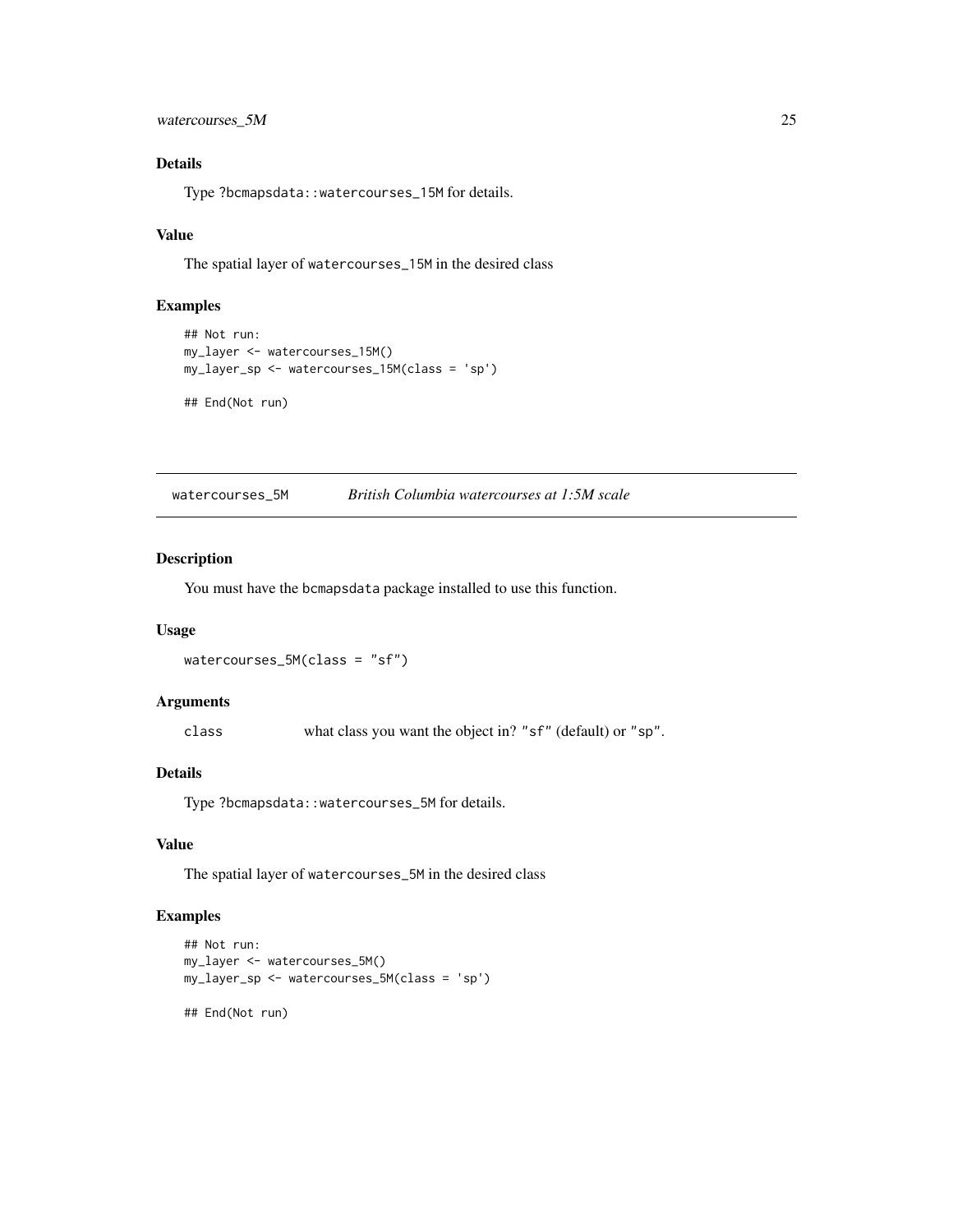<span id="page-25-0"></span>

You must have the bcmapsdata package installed to use this function.

#### Usage

```
water_districts(class = "sf")
```
# Arguments

class what class you want the object in? "sf" (default) or "sp".

#### Details

Type ?bcmapsdata::water\_districts for details.

#### Value

The spatial layer of water\_districts in the desired class

# Examples

```
## Not run:
my_layer <- water_districts()
my_layer_sp <- water_districts(class = 'sp')
```
## End(Not run)

water\_precincts *British Columbia's Water Management Precincts*

#### Description

You must have the bcmapsdata package installed to use this function.

# Usage

```
water_precincts(class = "sf")
```
#### Arguments

class what class you want the object in? "sf" (default) or "sp".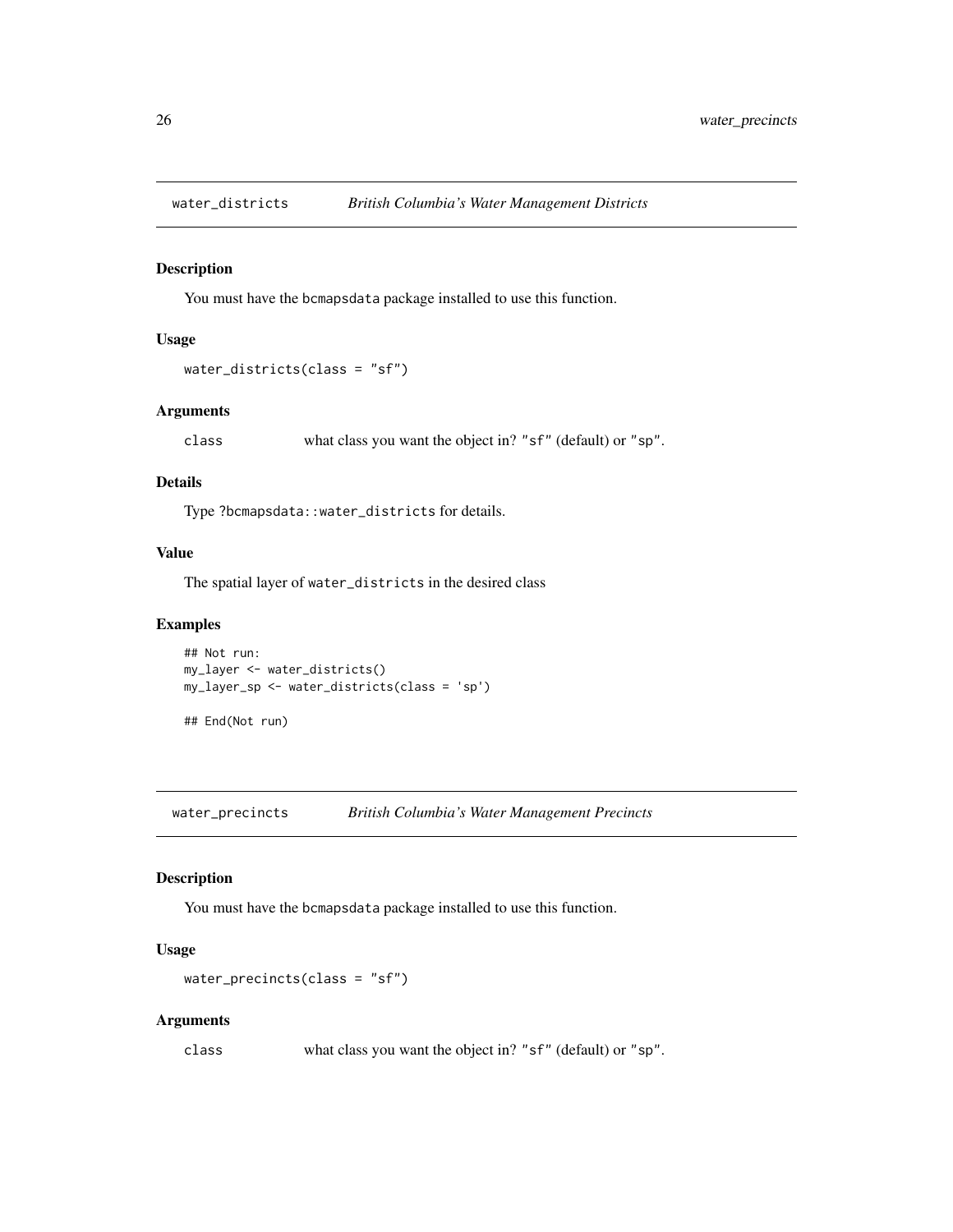<span id="page-26-0"></span>wsc\_drainages 27

# Details

Type ?bcmapsdata::water\_precincts for details.

#### Value

The spatial layer of water\_precincts in the desired class

#### Examples

```
## Not run:
my_layer <- water_precincts()
my_layer_sp <- water_precincts(class = 'sp')
## End(Not run)
```
wsc\_drainages *Water Survey of Canada Sub-Sub-Drainage Areas*

#### Description

You must have the bcmapsdata package installed to use this function.

#### Usage

```
wsc_drainages(class = "sf")
```
# Arguments

class what class you want the object in? "sf" (default) or "sp".

# Details

Type ?bcmapsdata::wsc\_drainages for details.

#### Value

The spatial layer of wsc\_drainages in the desired class

```
## Not run:
my_layer <- wsc_drainages()
my_layer_sp <- wsc_drainages(class = 'sp')
## End(Not run)
```